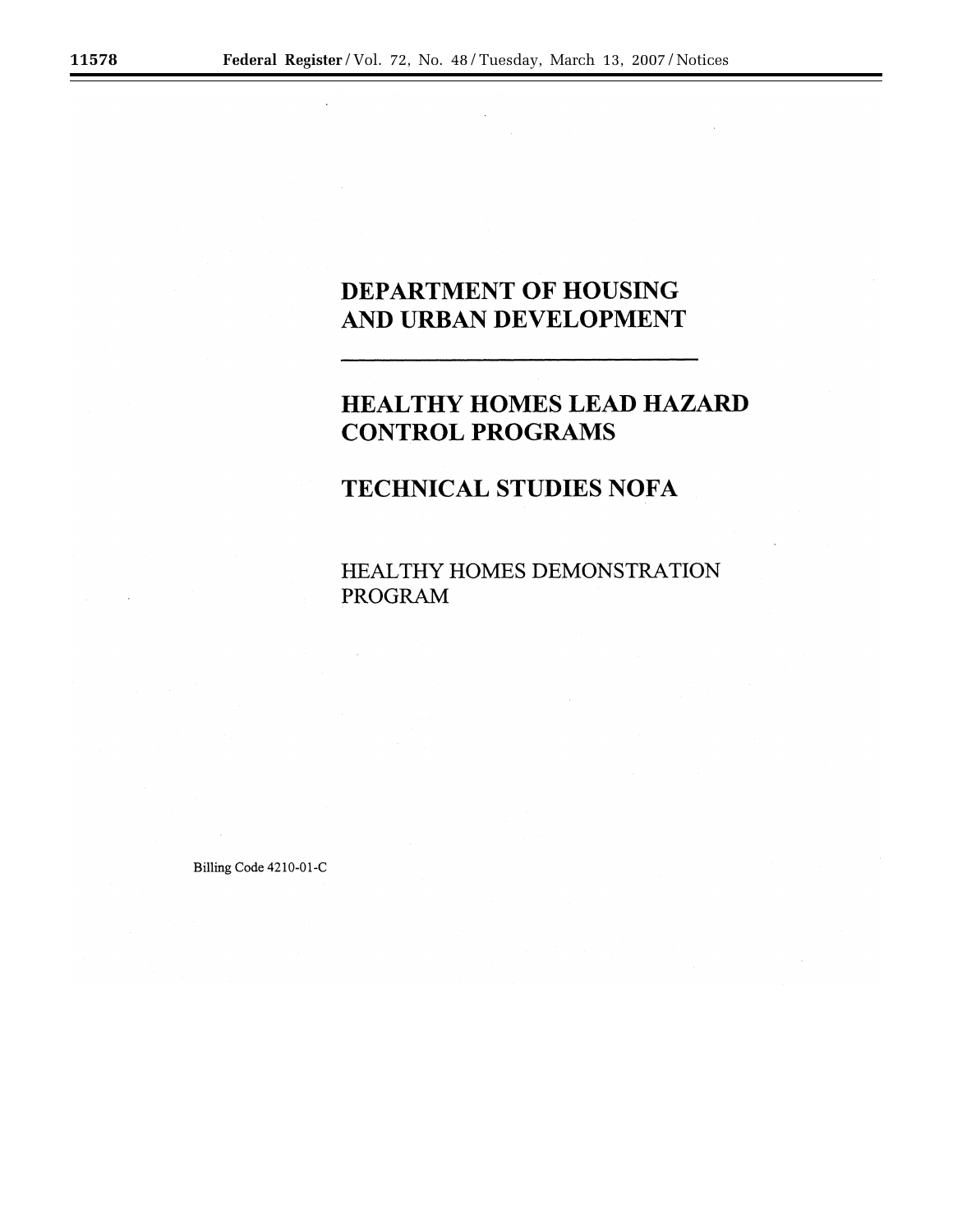#### **Healthy Homes Demonstration Program**

# *Overview Informattion*

A. Federal Agency Name: Department of Housing and Urban Development, Office of Healthy Homes and Lead Hazard Control (OHHLHC).

B. Funding Opportunity Title: Healthy Homes Demonstration Program. C. Announcement Type: Initial announcement.

D. Funding Opportunity Number: FR– 5100–N–19, OMB Paperwork approval number 2539–0015.

E. Catalog of Federal Domestic Assistance (CFDA) Number(s): 14.901, Healthy Homes Demonstration Program.

F. Dates: The application deadline date is May 18, 2007. Applications must be received and validated by Grants.gov no later than 11:59:59 pm eastern time on the application deadline date. See the General Section IV, regarding application submission procedures and timely filing requirements.

#### *G. Additional Information*

1. Purpose of the Program. The purpose of the Healthy Homes Demonstration Program is to develop, demonstrate, and promote cost-effective, preventive measures to correct multiple safety and health hazards in the home environment that produce serious diseases and injuries in children in lowand very low-income families. The Healthy Homes Demonstration program is committed to supporting the Departmental Strategic Goal of strengthening communities by addressing housing conditions that threaten health. As a part of this commitment, the Healthy Homes Initiative strives to reduce allergen levels in 5,000 units by 2011, and correspondingly, reduce asthmatic episodes for 3,000 children living in those units.

2. Available Funds. HUD anticipates that approximately \$5,000,000 in fiscal year 2007 and prior year funds will be available.

3. Anticipated Awards. Approximately five to seven cooperative agreements will be awarded for a maximum of \$1,000,000 each for the entire period of performance.

4. Eligible Applicants. Not-for-profit institutions and for-profit firms state and local governments, federally recognized Indian Tribes, and colleges and universities located in the United States. For-profit firms are not allowed to make a profit from the project.

5. Type of award. Cooperative Agreements, with substantial involvement of the Government, will be awarded (see Paragraph II.C for a description of substantial involvement).

6. Match. None required, but leveraging strongly encouraged.

7. Limitations. There are no limitations on the number of applications that each applicant may submit.

8. Information on application. The applications for this NOFA can be found at *http://www.grants.gov/applicants/ apply*\_*for*\_*grants.jsp*. The General Section contains information about Grants.gov registration, submission requirements, and submission procedures.

# **Full Text of Announcement**

#### **I. Funding Opportunity Description**

# *A. Background*

The Healthy Homes Demonstration Program is a part of HUD's Healthy Homes Initiative (HHI). In April 1999, HUD submitted to Congress a Healthy Homes Initiative: Preliminary Plan containing a full description of the HHI. This description (Summary and Full Report) is available on the HUD Web site at: *http://www.hud.gov/offices/lead/ hhi/index.cfm*. This site also contains additional information on the HHI.

HUD believes that it is important for grantees to incorporate meaningful community participation, to the greatest extent possible, in the development and implementation of programs that are conducted in communities and/or involve significant interaction with community residents. Community participation can improve program effectiveness in various ways, including the development of more salient program objectives, recruitment and retention of study participants, participants' understanding of the program, ongoing communication, and more effectively disseminating study findings.

HUD encourages applicants to consider using a ''community-based participatory research (CBPR)'' approach, where applicable, in study design and implementation. For example, see the report published by the National Institute of Environmental Health Sciences titled ''Successful Models of Community-Based Participatory Research'' at: *http:// www.niehs.nih.gov/translat/pubs.htm*. CBPR is characterized by substantial community input in all phases of a study, including the design, implementation, data interpretation, conclusions, and communication of results. The HHI seeks proposals that provide a coordinated approach to address multiple hazards caused by a limited number of building deficiencies. The HHI approach is anticipated to reduce labor and travel costs and

provide substantial savings, since separate visits to a home by an inspector, public health nurse, or outreach worker can add significant costs to project activities. OHHLHC is in the process of evaluating the effectiveness of the Healthy Homes Initiative, and, as a result of this evaluation, will be examining the efficiencies (as measured by per-unit costs and benefits) of a coordinated approach to assess and remediate multiple housing-related hazards.

In addition to deficiencies in basic housing facilities that may impact health and safety, changes in the U.S. housing stock and more sophisticated epidemiological methods and biomedical research have led to the identification of new, and often more subtle, health and safety hazards in the residential environment. While such health hazards will tend to be found disproportionately in housing that is substandard, these environmental health and safety hazards also exist in housing that is otherwise of good quality. ''Housing-Related Health and Injury Hazards,'' Appendix A, a brief description of the housing-associated health and injury hazards HUD considers key targets for remediation, can be downloaded with your application package at *http:// www.grants.gov/applicants/ apply*\_*for*\_*grants.jsp*. The Web site *http://www.hud.gov/offices/lead/hhi/ index.cfm* also lists some of the references that serve as the basis for information provided in the Healthy Homes Demonstration Program NOFA.

HUD's authority for making funding available under this NOFA is the Revised Continuing Appropriations Resolution, 2007 (Pub. L. 110–5, approved February 15, 2007).

#### *B. Healthy Homes Initiative Goals*

1. Develop and implement demonstration projects that address multiple housing-related problems affecting the health of children;

2. Achieve the Healthy Homes Initiative's Departmental Strategic Goal objective of reducing allergen levels in 5,000 units by 2011, and correspondingly, reducing asthmatic episodes for 3,000 children living in those units;

3. Mobilize public and private resources, involving cooperation among all levels of government, the private sector, and grassroots community-based, nonprofit organizations, including faithbased organizations, to develop the most promising, cost-effective methods for identifying and controlling housingrelated environmental health and safety hazards;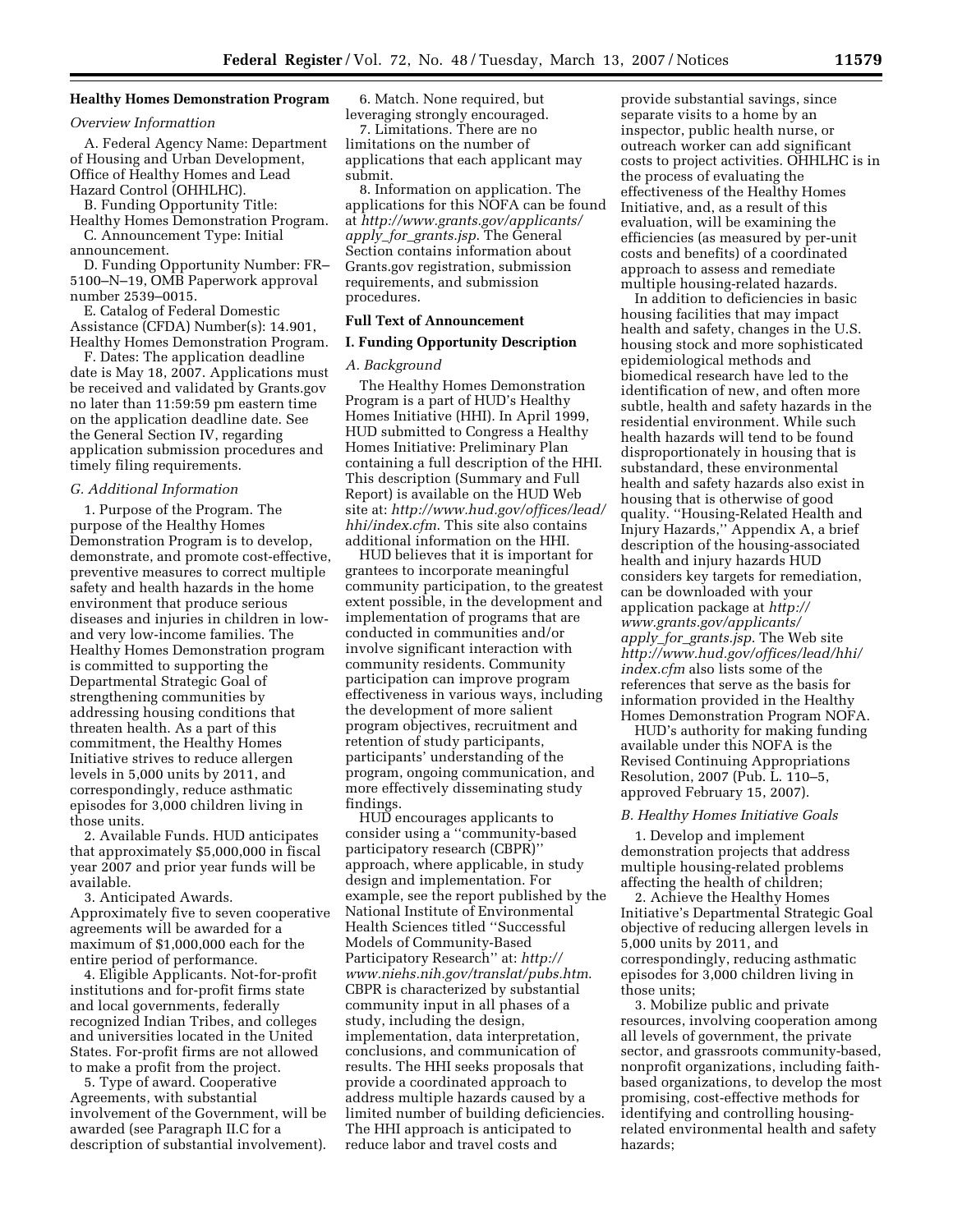4. Build local capacity to operate sustainable programs that will prevent and control housing-related environmental health and safety hazards in low- and very low-income residences when HUD funding is exhausted; and

5. Affirmatively further fair housing and environmental justice.

HUD also encourages applicants to undertake specific activities that will assist the Department in implementing its Policy Priorities. HUD's fiscal year 2007 Policy Priorities are discussed in the General Section.

# *C. Healthy Homes Demonstration Program Objectives*

The objectives of the Healthy Homes Demonstration Program include direct remediations, including assessment of housing-related hazards, education and outreach and capacity building. HUD recognizes that, in many cases, activities may meet multiple objectives. Because the development and evaluation of effective methods for assessing and remediating housing-related hazards is the principal focus of the Healthy Homes Demonstration Program, awardees must expend at least 65 percent of grant funds on direct remediations in the home. Additional expenditures may include capacity building (training) and information dissemination.

1. Direct remediations in homes of children where environmental triggers may contribute to a child's illness, including the following kinds of activities:

a. Development of cost-effective protocols for identifying homes that are candidates for remediations, identifying environmental health and safety hazards in these homes, and screening out homes where structural or other factors, including cost issues, make remediations impractical;

b. Development of appropriately scaled, flexible, cost-effective and efficient assessment and intervention strategies that take into account the range of unhealthy conditions encountered in housing, that maximize the number of housing units that receive remediations and the number of positive or negative health outcomes as a result. HUD believes health outcomes, particularly the reduction in asthmatic episodes or injuries, are an important component of this NOFA and wants to assess how Healthy Homes remediations affect the health of the population being served relative to the population at large. Therefore, any health outcome should be documented.

c. Development of methodologies for evaluating the effectiveness of remediations and assessing the effect of the remediation on the health of the resident or program participant.

2. Education and outreach that furthers the goal of protecting children from environmentally induced illnesses, including:

a. Targeting, through education and outreach, specific high-risk communities and other identified audiences such as homeowners, landlords, health care providers, pregnant women, children, residential construction contractors, maintenance personnel, housing inspectors, real estate professionals, home buyers, and low- or very low-income minority families;

b. Developing and delivering public outreach programs that provide information about effective methods for preventing housing-related childhood diseases and injuries, and promoting the use of these methods, especially in lowand very low-income residences; and

c. Increasing public awareness of housing-related environmental health and safety hazards that threaten the health of children, through the use of media strategies using print, radio and television, including the use of minority media and provision of materials in alternative formats and materials for populations with Limited English Proficiency (LEP).

3. Building capacity in the target community to assure that Healthy Homes programs are sustained beyond the life of the award period, including the development of local capacity in target areas for target groups to operate sustainable programs to prevent and control housing-related environmental health and safety hazards.

#### **II. Award Information**

# *A. Funding Available*

Approximately \$5,000,000 in fiscal year 2007 and prior year funds are available for Healthy Homes Demonstration cooperative agreements. HUD anticipates that approximately five to seven cooperative agreements will be awarded, for a maximum of \$1,000,000 each for the entire period of performance.

Applicants may wish to review currently funded grants on the Healthy Homes Web site at: *http://www.hud.gov/ offices/lead/hhi/index.cfm*.

### *B. Anticipated Start Date and Period of Performance for New Cooperative Agreements*

1. The start date for new cooperative agreements is expected to be no later than October 1, 2007, with a period of performance not to exceed 36 months. For planning purposes, applicants need

to include adequate time for start up activities such as the Institutional Review Board approval process, recruitment of study participants, fulfillment of environmental requirements, and development of new methods (e.g., survey forms, database, etc.) within this period of performance.

2. Period of performance extensions for delays due to exceptional conditions beyond the grantee's control will be considered for approval by HUD in accordance with 24 CFR 85.24(e)(2) or 85.30(d)(2), as applicable, and the OHHLHC Program Guide. Because delays have been associated with recruitment and Institutional Review Board approval issues, HUD encourages applicants to involve all partners in preplanning processes. If approved, grantees will be eligible to receive a single extension of up to 12 months in length. Although applicants are encouraged to plan projects with shorter performance periods than 36 months, you should consider the possibility that issues may arise that could cause delays when developing your schedule.

#### *C. Type of Award Instrument*

Awards will be made as cooperative agreements. Anticipated substantial involvement by HUD staff for cooperative agreements may include, but will not be limited to:

1. Review and suggestion of amendments to the study design, including: study objectives; field sampling plan; data collection methods; sample handling and preparation; and sample and data analysis.

2. Review and provision of technical recommendations in response to quarterly progress reports (e.g., amendments to study design based on preliminary results).

3. Review and provision of technical recommendations on journal article(s) and the final report for the project.

4. Collaboration on peer review of scientific data in accord with the Office of Management and Budget (OMB) Information Quality Guidelines. All HUD-sponsored research is subject to the OMB Final Information Quality Bulletin for Peer Review (70 FR 2664– 2677, published on January 14, 2005) prior to its public dissemination. In accordance with paragraph II.2 of the Bulletin, HUD will not need further peer review conducted on information that has already been subjected to adequate peer review. Therefore, grantees must provide enough information on their peer review process for HUD to determine whether additional review is needed.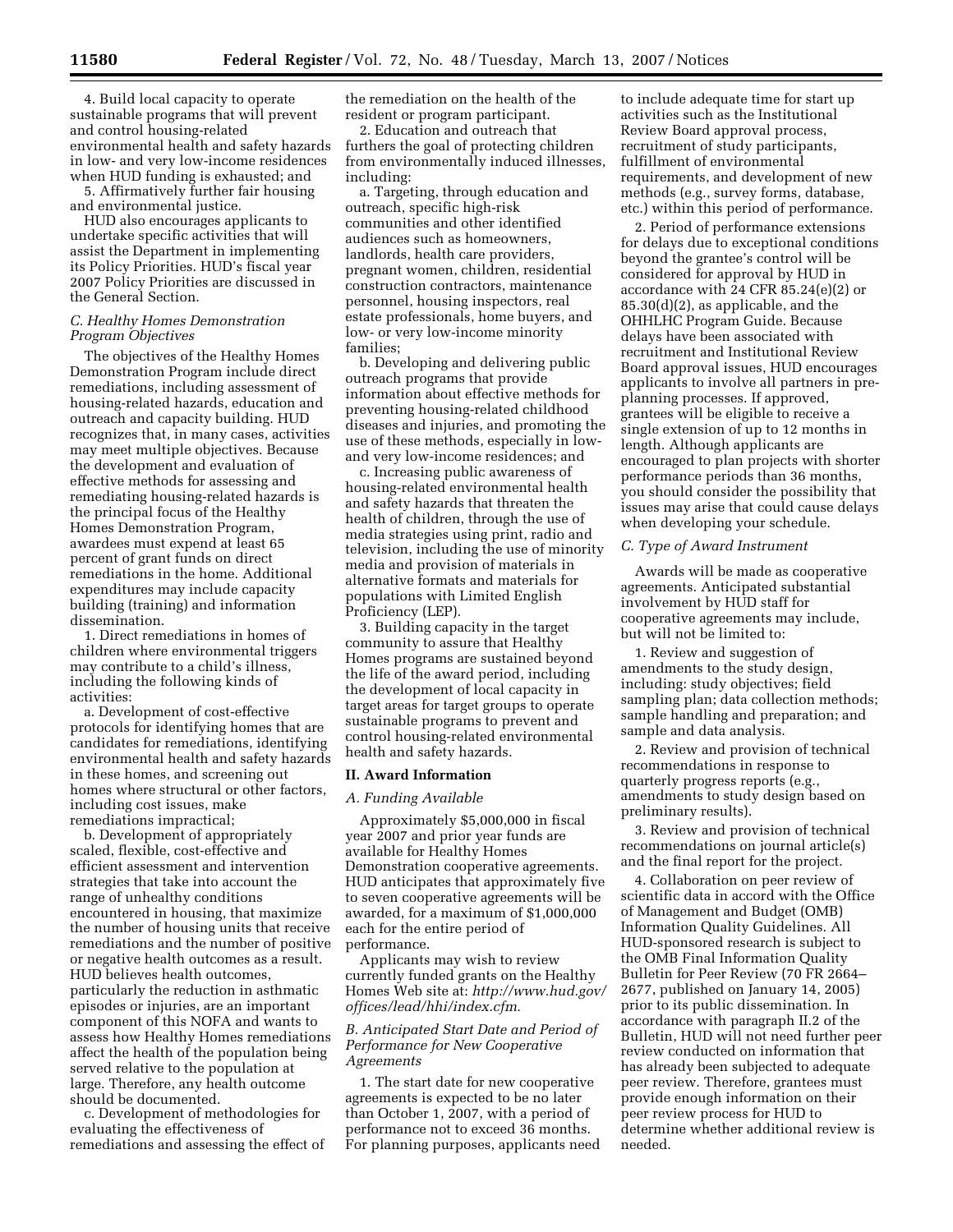# **III. Eligibility Information**

# *A. Eligible Applicants*

Eligible applicants include not-forprofit institutions and for-profit firms, state and local governments, federally recognized Indian Tribes, and colleges and universities located in the United States. For-profit firms are not allowed to make a profit from the project.

#### *B. Cost Sharing or Matching*

Cost sharing or matching is not required. In rating your application, however, HUD will award a higher score under Rating Factor 4 if you provide documentation of commitments for significant leveraging.

#### *C. Other*

1. Threshold Requirements Applicable to all Applicants Under the SuperNOFA. As an applicant, you must meet all the threshold requirements described in the General Section. Applications that do not address the threshold items will not be funded. Cooperative agreements will be awarded on a competitive basis following evaluation of all proposals according to the rating factors described in this NOFA. A minimum score of 75 points is required for consideration for award. The maximum score that can be attained is 100 points for the narrative responses and an additional 2 bonus points for activities proposed to be located in RC/ EZ/EC-II communities.

### 2. Eligible Activities

The following activities and support tasks are eligible under the Healthy Homes Demonstration Program. a. Assessing (evaluating) housing to determine the presence of environmental health and safety hazards (e.g., moisture intrusion, mold growth, pests and allergens, unvented appliances, exposed steam pipes or radiators, deteriorated lead-based paint) through the use of accepted assessment procedures.

b. Remediating existing housing-based environmental health and safety hazards and addressing conditions that could recur.

c. Undertaking rehabilitation activities to effectively control housing deficiencies that are required for remediating environmental health and safety hazards in the unit. Funds under this program may only be used to address lead-based hazards at the de minimis level (see 24 CFR 35.1350(d)). These lead hazard evaluation and/or control activities may not be a principal focus of the cooperative agreement. (Lead hazard evaluation and control activities are carried out under HUD's

Lead-Based Paint Hazard Control Grant Program, Lead Hazard Reduction Demonstration Grant Program, and Operation Lead Elimination Action Program.) For information about conducting remediation of de minimis amounts of lead-based paint hazards, refer to the HUD Guidelines for the Evaluation and Control of Lead-Based Paint Hazards in Housing (HUD Guidelines). The HUD Guidelines and/ or applicable regulations may be downloaded from HUD's Web site at *http://www.hud.gov/offices/lead/ guidelines/index.cfm*.

d. Carrying out temporary relocation of families and individuals while the remediation is conducted and until the time the affected unit receives clearance for re-occupancy. See III.C.4.e, Real Property Acquisition and Relocation, of the General Section, and Section VI.B.4 of this NOFA for a discussion of regulations that apply when relocating families.

e. Environmental sampling and medical testing to protect the health of the remediation workers, supervisors, and contractors, unless reimbursable from another source.

f. Conducting testing, analysis, and mitigation for lead, mold, carbon monoxide and/or other housing-related environmental health and safety hazards as appropriate, following generally accepted standards or criteria. A laboratory recognized by the U.S. Environmental Protection Agency's (EPA's) National Lead Laboratory Accreditation Program (NLLAP) must analyze paint, soil or dust samples related to lead-based paint. Samples to be analyzed for fungi should be submitted to a laboratory accredited in the Environmental Microbiological Laboratory Accreditation Program (EMLAP), administered by the American Industrial Hygiene Association (AIHA).

g. Carrying out necessary architectural, engineering and work specification development and other construction management services.

h. Providing training on Healthy Homes practices to homeowners, renters, landlords, painters, remodelers, and housing maintenance staff working in low- or very low-income housing.

i. Providing cleaning supplies for hazard remediation to grassroots community-based nonprofit organizations, including faith-based organizations, for use by homeowners and tenants in low-income housing, or providing these supplies to homeowners and tenants directly. (See the General Section for more information about grassroots community-based nonprofit

organizations, including faith-based organizations.)

j. Providing incentives (financial or other incentives, including coupons for a video rental, coupons for groceries, stipends for completion of surveys, child care, cleaning kits, etc.) with a value up to \$10 for recruitment, through up to \$250 for the most significant or lengthy participation. These incentives are subject to approval by HUD. Their purpose is to encourage recruitment and retention in the healthy homes program, and participation in educational and training activities and other programrelated functions.

k. Conducting community education programs on housing-related environmental health and safety hazards. Materials should be available in alternative formats for persons with disabilities including Braille, audio, large type), upon request, and in languages other than English that are common in the community, consistent with HUD's published ''Limited English Proficiency (LEP) Recipient Guidance'' (see *http://www.hud.gov/offices/fheo/ library/lepFRguidance.html*).

l. Securing liability insurance for housing-related environmental health and safety hazard evaluation and control activities. This is not considered an administrative cost.

m. Supporting data collection, analysis, and evaluation of project activities. (As a condition of the receipt of financial assistance under this NOFA, all successful applicants will be required to cooperate with HUD staff and contractors who are performing HUD-funded research and evaluation studies.)

3. Program Requirements. In addition to the program requirements in the General Section, applicants must also meet the following program requirements.

a. Institutional Review Board (IRB) Approval. In conformance with the Common Rule (Federal Policy for the Protection of Human Subjects, 45 CFR 46, codified by HUD at 24 CFR 60.101), if your grant activities include research involving human subjects, your organization must provide an assurance (e.g., a letter signed by an appropriate official) that the research has been reviewed and approved by an IRB before you can initiate activities that require IRB approval. You must also provide the number for your organization's assurance (institutional assurance) that has been approved by the Department of Health and Human Service's Office of Human Research Protections (OHRP). For additional information on elements of human subject research or obtaining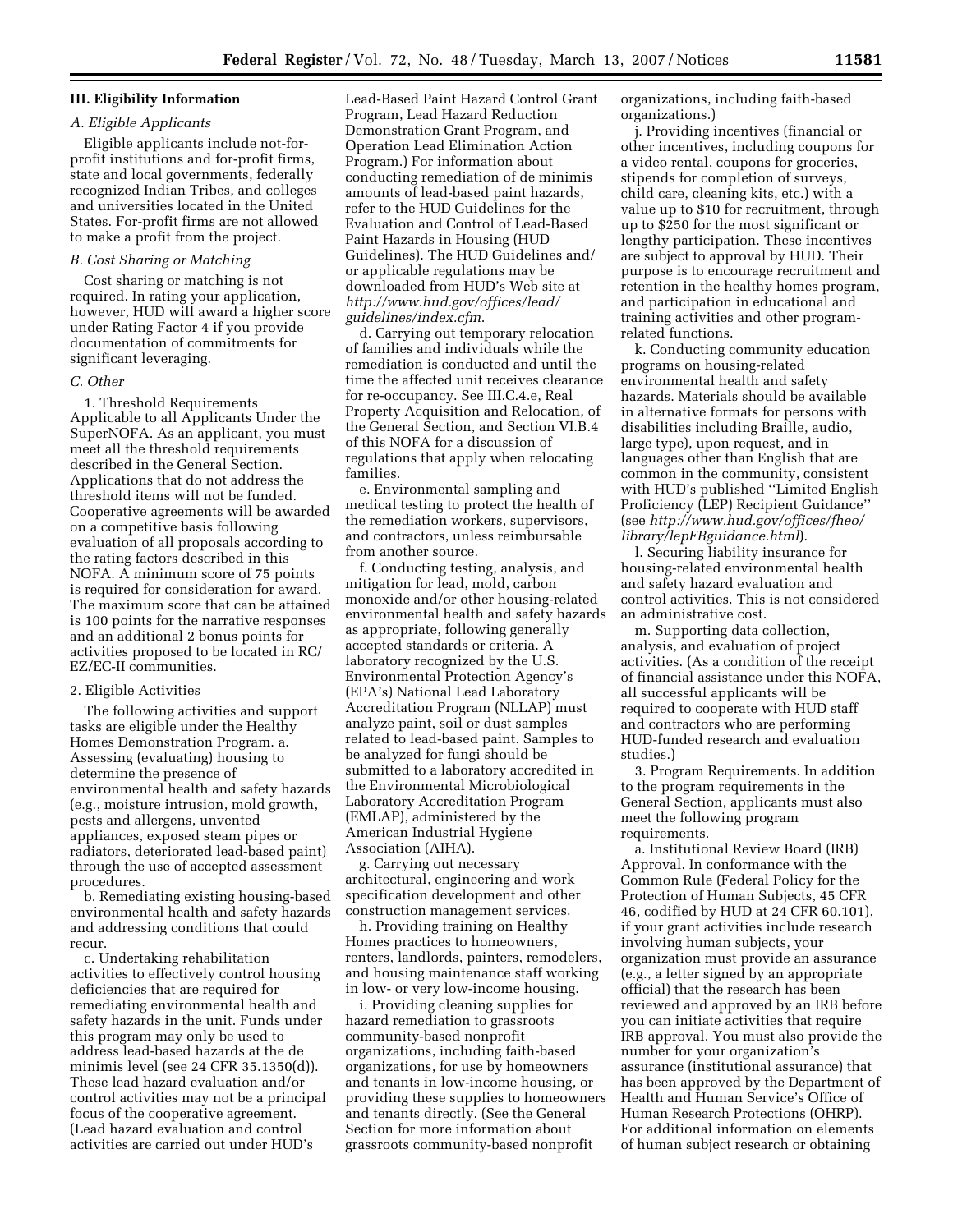an institutional assurance, see the OHRP Web site at: *http://www.hhs.gov/ohrp*.

b. HIPAA Authorization. The Privacy Rule of the Health Insurance Portability and Accountability Act of 1996 requires covered entities that transmit health information electronically (health care providers, health plans, etc.) to protect that information. This may be accomplished by obtaining authorization from the patient or parent, obtaining a waiver of authorization from an IRB or HIPAA Privacy Board or deidentifying data. You should identify whether your proposal is subject to requirements of the HIPAA Privacy Rule and, if so, how you plan to address these requirements. Additional information on HIPAA and the Privacy Rule can be found at *http:// www.hhs.gov/ocr/hipaa* and *http:// privacyruleandresearch.nih.gov/ authorization.asp*.

c. Community Involvement. Applicants must incorporate meaningful community involvement in any programmatic study that requires a significant level of interaction with a community (including, projects being conducted within occupied dwellings or which involve surveys of community residents). A community is made up of various groups of persons who have commonalities that can be identified on the basis of geographic location, ethnicity, health condition, and common interests. Applicants should identify the community that is most relevant to their particular project. There are many different approaches for involving the community in the conception, design, and implementation of a project and the subsequent dissemination of findings. Examples include, but are not limited to: establishing a structured approach to obtain community input and feedback (such as involving a community advisory board); including one or more community-based organizations as study partners; employing community residents to recruit study participants and collect data; and enlisting the community in the dissemination of findings and translation of results into improved policies and/or practices. A discussion of community involvement in research involving housing-related health hazards can be found in Chapter 5 of the Institute of Medicine publication titled ''Ethical Considerations for Research on Housing-Related Health Hazards Involving Children,'' at *http:// www.iom.edu/cms/12552/26004/ 29871.aspx*.

d. Program Performance. Awardees shall take all reasonable steps to accomplish all healthy homes activities

within the approved period of performance. HUD will closely monitor the awardee's performance with particular attention to completion of specified activities, deliverables and milestones, and number of units proposed to be assessed or to receive remediation. Any previous requests for no-cost extensions will be considered in the evaluation of the capacity of the applicant under Rating Factor 1.

e. Lead Hazard Control Activities. All lead hazard control activities must be conducted in compliance with HUD's Lead-Safe Housing Rule, 24 CFR Part 35. Grantees must also comply with any additional requirements in effect under a state or Native American Tribal Lead-Based Paint Training and Certification Program that has been authorized by the EPA pursuant to 40 CFR 745.320. See Section III.C.2.c regarding lead activity limitations.

f. Compliance with Lead Disclosure Rule. All lead-based paint and leadbased paint hazard test and hazard reduction results must be provided to the owner of the unit, with a statement describing the owner's legal duty to disclose the results to tenants (before initial leasing, or before lease renewal with changes) and buyers (before sale) if the housing was constructed before 1978 (24 CFR Part 35, subpart A). This information may only be used for purposes of remediation of hazards in the unit and not for retribution/eviction. Disclosure of other identified housingrelated environmental health and safety hazards to the owner of the unit, for purposes of remediation, is encouraged but not required unless disclosure is required by Federal, state or local regulations.

g. Integrated Pest Management. All pest control activities shall incorporate the principles and methods of integrated pest management (IPM). In technical terms, IPM is the coordinated use of pest and environmental information with available pest control methods to prevent unacceptable levels of pest damage by the most economical means and with the least possible hazard to people, property, and the environment. The IPM approach emphasizes a targeted use of pesticides that limits the possibility of human exposure (e.g., as opposed to wide-spread applications) and includes interventions based on the behavior of the target pest (e.g., preventing access to food or water). One source for information on IPM is Environmental Health Watch; you can download information from its Web site: *http://www.ehw.org/Asthma/ ASTH*\_*Cockroach*\_*Control.htm*.

h. Dust Sampling Protocol. Collection of settled dust samples for

environmental allergen analysis (e.g., cockroach, dust mite) must follow a standard dust sampling protocol, such as the protocol posted on the OHHLHC website, *http://www.hud.gov/offices/ lead/hhi/hhiresources.cfm*. If an applicant chooses to use a different protocol, such as a protocol from the Occupational Safety and Health Administration (OSHA), the U.S. Environmental Protection Agency (EPA), the National Institute of Environmental Health Sciences (NIEHS) or the American Society of Testing and Materials (ASTM), the applicant must provide a justification to HUD. The awardee is also required to submit quality control (QC) samples of allergens in household dust, provided at no cost, as blind samples in the train of samples submitted for laboratory analysis. For the purpose of budgeting laboratory costs, assume that 5 percent of your total allergen dust samples will consist of HUD-provided QC samples.

i. Hazardous Waste Disposal. Awardees must follow procedures for hazardous waste disposal as required by the EPA (e.g., 40 CFR parts 61, 260–282, 300–374, and/or 700–799, as applicable), the Department of Transportation (e.g., 49 CFR parts 171– 177), and/or appropriate state or local regulatory agencies.

j. Worker Protection Procedures. Awardees must comply with the procedures for worker protection established in the HUD Guidelines as well as the requirements of OHSA, e.g., 29 CFR part 1910 and/or 1926, as applicable, or the state or local occupational safety and health regulations, whichever are more stringent.

k. Written Policies and Procedures. You must have written policies and procedures for all phases of interventions, including recruitment, enrollment, participant prioritization, unit assessment, development of specifications, remediations, training, financing, occupant relocation, independent project inspection, and clearance testing (e.g., for mold, lead, carbon monoxide or other hazards, as applicable). You and all your subcontractors, sub-recipients, and their contractors must comply with these policies and procedures.

l. Data Collection and Provision. You must collect, maintain, and provide to HUD the data necessary to document the various approaches used to evaluate and control housing-related environmental health and safety hazards, including evaluation and remediation methods, building conditions, medical and familial information (with confidentiality of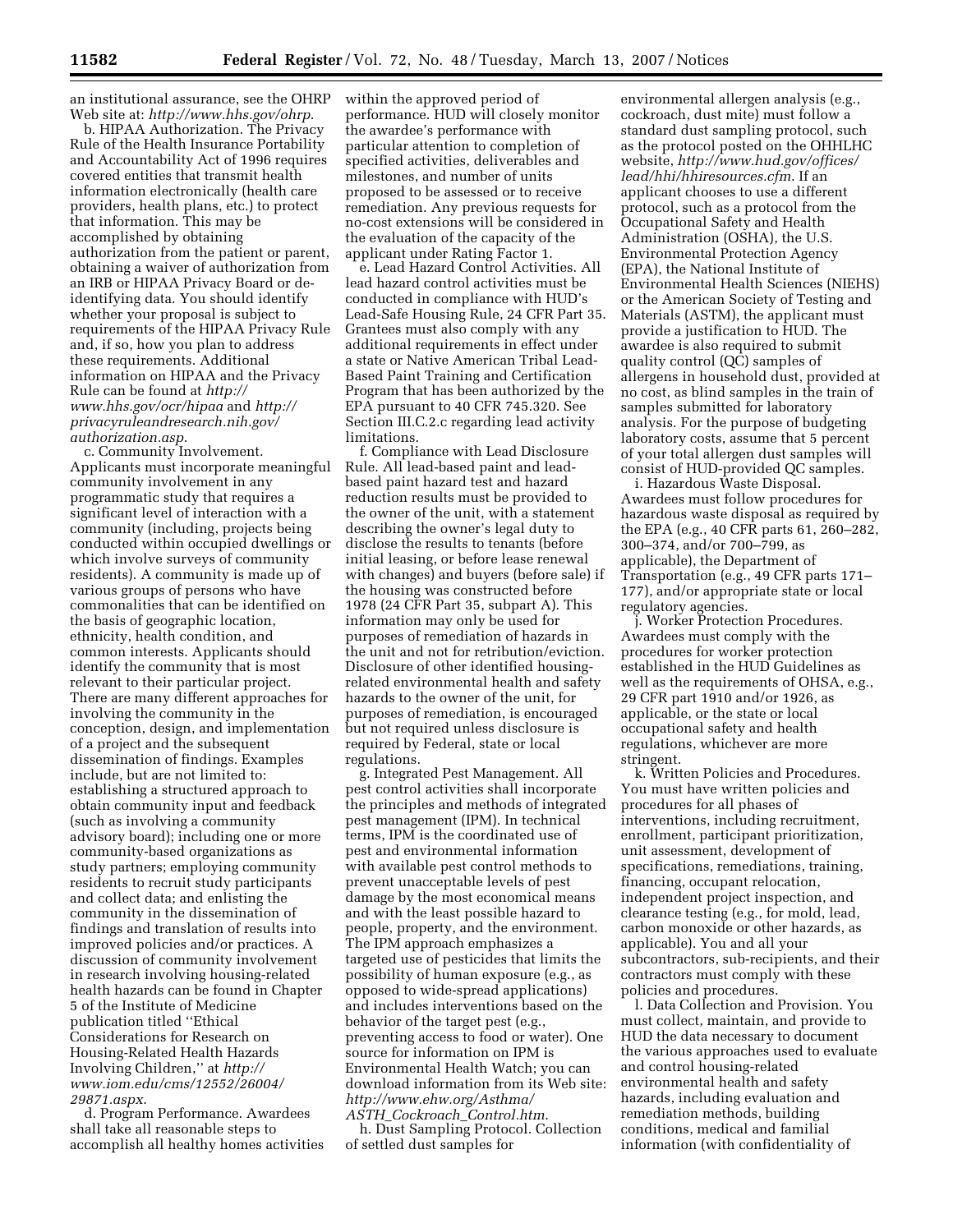individually-identifiable information ensured) in order to determine the effectiveness and relative cost of these methods.

m. Section 3 Employment Opportunities. Recipients of assistance in the Healthy Homes Demonstration Program must comply with Section 3 of the Housing and Urban Development Act of 1968, 12 U.S.C. 1701u (Economic Opportunities for Low- and Very-Low-Income Persons in Connection with Assisted Projects) and the HUD regulations at 24 CFR part 135, including the reporting requirements of subpart E. See Section V, Rating Factor 3, for recommendations for implementing Section 3 Employment Opportunities.

n. Conducting Business in Accordance with HUD Core Values and Ethical Standards. If selected for an award under the Healthy Homes Demonstration Program NOFA, you will be required to submit a copy of your Code of Conduct and describe the methods you will use to ensure that all officers, employees, and agents of your organization are aware of your Code of Conduct. If you previously submitted your Code of Conduct to HUD and it appears in the listing on HUD's Web site at *http://www.hud.gov/offices/adm/ grants/codeofconduct/cconduct.cfm*, you do not have to resubmit the information unless there has been a change in the legal name, address or authorizing official for your organization. See the General Section for information about conducting business in accordance with HUD's core values and ethical standards.

4. DUNS Requirement. Refer to the General Section for information regarding the DUNS requirement.

# **IV. Application and Submission Information**

# *A. Web Address To Access an Application Package*

Copies of this published NOFA and application forms for this program may be downloaded from the Grants.gov Web site at *http://www.grants.gov/ applicants/apply*\_*for*\_*grants.jsp*. If you have difficulty accessing the information you may call the Grants.gov helpline toll-free at (800) 518-GRANTS or e-mail Support@grants.gov. Helpline customer representatives will assist you in accessing the information.

# *B. Content and Form of Application Submission*

The following section provides instructions on the items to be submitted as part of the application. See the General Section for instructions for

submitting third party documents and electronic files.

1. An abstract describing the goals and objectives of your proposed program (2 page limit, single-spaced, 12 point standard font, at least 3⁄4-inch margins) must be included in the proposal. The abstract should include the title of your proposed project, amount of funding requested from HUD, amount of funding leveraged or matched, period of performance, a short summary of the proposed project and the name, mailing address, e-mail address and telephone number of the principal contact person for the primary entity. Information contained in the abstract will not be considered in the evaluation and scoring of your application. Any information you wish considered should be provided under the appropriate rating factor. The 2-page abstract will not be included in the 25 page limit of the application.

2. A narrative statement addressing the rating factors for award. Number the pages of your narrative statement and include a header and a footer that provides the name of the applicant and the name of the program to which you are applying. Narrative statements provided as part of the application should be individually labeled to identify the rating factor to which the narrative is responding (for example, Factor 1, Capacity of the Applicant, etc.). You are strongly advised to use the format of the NOFA as an outline for discussion of your rating factors. The overall response to the rating factors must not exceed a total of 25 pages including all rating factors (single-sided, single-spaced, 12 point standard font, at least 3⁄4-inch margins). Any pages in excess of this limit will not be read. Application packages without narrative statements addressing the rating factors will not be reviewed or considered for funding. Applicants should carefully review each narrative attached to the electronic application to make sure that you have attached the correct file and not an incomplete one, as this is not a curable deficiency.

3. The score for each rating factor will be based on the content of the narrative submitted for each rating factor, supplemented by materials referenced and discussed in that portion of your narrative statement. Information relative to a given rating factor must be contained in the narrative for that rating factor. If it is found in another rating factor, it will not be considered. In addition, supplemental material that is not referenced and discussed within the narrative statements will not be rated.

4. The position descriptions and resumes, if available, of your project

director and project manager and up to three additional key personnel (in accordance with Rating Factor 1), not to exceed 2 pages each (single-spaced, 12 point font, with at least 3⁄4 inch margins). This information will not be counted toward the page limit.

5. Any attachments, materials, references, or other relevant information that directly support the narrative must not exceed 20 pages for your entire application. Any pages in excess of this limit will not be read. See the General Section for instructions for submitting third party documents or material not readily available in electronic format.

6. A detailed budget narrative (maximum 4 pages) with supporting justification for all budget categories of your funding request, in accordance with Rating Factor 3, Section V.A.2.c(3). This budget narrative will not be counted towards the 25-page limit of the application. In completing the budget forms and justification, you should address the following elements:

a. Direct Labor costs should include all full- and part-time staff required for the planning and implementation phases of the project. These costs should be based on full-time equivalent (FTE) or hours per year (hours/year). (One FTE equals 2,080 hours/year.)

b. You should budget for one trip annually for two people for meetings at HUD Headquarters in Washington, DC, assuming a 2–3 day stay per trip depending upon your location.

c. A separate budget proposal should be provided for any sub-recipients receiving more than 10 percent of the total federal budget request.

d. You should be prepared to provide supporting documentation for salaries and prices of materials and equipment, upon request.

e. Organizations that have a federally negotiated indirect cost rate should use that rate and the appropriate base. Other organizations should submit their proposal with their suggested indirect rate. If they are funded and HUD is the cognizant agency, it will set a rate; otherwise HUD will request the cognizant federal agency to set the rate.

f. You should submit a copy of the negotiated rate agreements for fringe benefits and indirect costs, if applicable, as an attachment to the budget sheets.

7. Applicants are encouraged to use the following checklist to ensure that all required materials have been prepared and submitted. You are not required to submit this checklist with your application.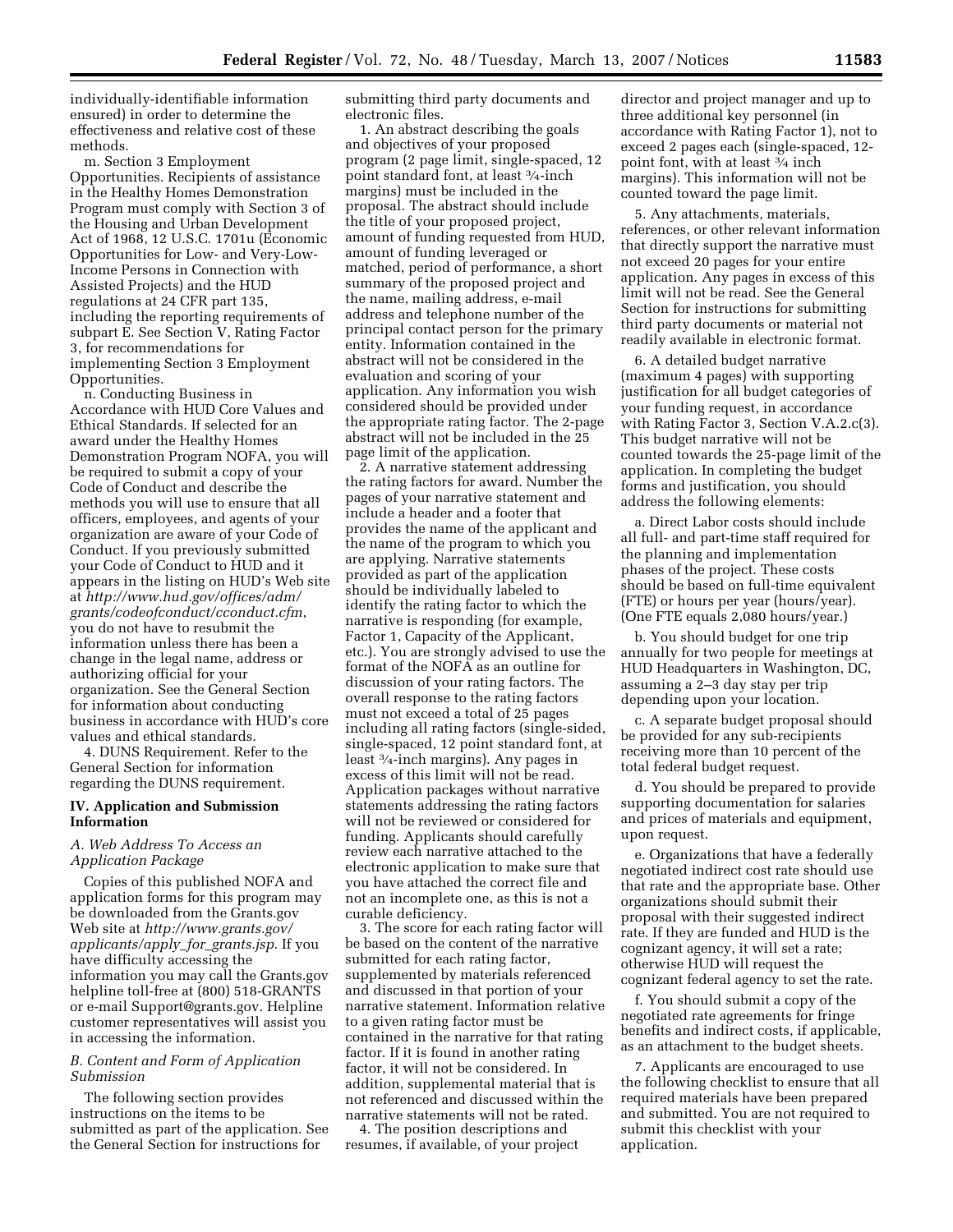*Checklist for Healthy Homes Demonstration Program Applicants Applicant Abstract (Limited to 2 Pages)* 

• Rating Factor Responses (Total narrative response limited to 25 pages. Rating Factor tables (Forms HUD– 96012, 96016, 96015 and 96010) do not count toward the 25-page limit.)

1. Capacity of the Applicant and Relevant Organizational Experience— Form HUD 96012.

2. Need/Extent of the Problem—Form HUD–96016.

3. Soundness of Approach.

4. Leveraging Resources—Form HUD– 96015.

5. Achieving Results and Program Evaluation—Form HUD–96010 (Logic Model).

• Required materials in response to rating factors (does not count towards 25-page limit)

Form SF 424, Application for Federal Assistance.

Form HUD–424–CB, ''Grant Application Detailed Budget'' (HUD

Detailed Budget Form on Grants.gov). Form SF–424 Supplement, ''Survey on Ensuring Equal Opportunities for Applicants'' (Faith-Based EEO Survey

on Grants.gov). Faith-Based EEO Survey (to be

completed by private nonprofit organizations only).

Form SF–LLL, Disclosure of Lobbying Activities

Form HUD–2880, ''Applicant/ Recipient Disclosure/Update Report'' (HUD Applicant Recipient Disclosure Report on Grants.gov).

Form HUD–2990, Certification of Consistency with the RC/EZ/EC–II Strategic Plan (if applicable).

Form HUD–27300, ''Questionnaire for HUD's Removal of Regulatory Barriers'' (HUD Communities Initiative Form on Grants.gov).

Form HUD–96011, ''Third Party Documentation Facsimile Transmittal'' (Facsimile Transmittal Form on Grants.gov). This is to be used as the cover page for faxing third party information for electronic applications only. See the General Section.

Resumes of Project Director, Project Manager and up to 3 Key Personnel (limited to 2 pages per resume).

Position Descriptions for Key Personnel to be hired (limited to 2 pages per description).

Organizational Chart.

Letters of Commitment (if applicable). Form HUD–2994A—You are Our

Client! Grant Applicant Survey (Optional).

• Optional material in support of the Rating Factors (20-page limit)

C. Submission Dates and Times. Electronic applications must be received

and validated by Grants.gov on or before 11:59:59 p.m. eastern time on the application submission date. Refer to the General Section for submission requirements. Materials associated to your electronic application submitted by facsimile transmission must also be received by 11:59:59 p.m. eastern time on the application submission date. See sections IV.B and IV.F of the General Section for additional information on the electronic process and how to request a waiver from this requirement, if necessary.

D. Intergovernmental Review. Not required for this submission.

#### *E. Funding Restrictions*

1. Administrative Costs. There is a 10 percent maximum allowance for administrative costs. Additional information about allowable administrative costs is provided in Appendix B and can be downloaded with this application at *http:// www.grants.gov/applicants/ apply*\_*for*\_*grants.jsp.* 

2. Indirect Costs. You must comply with Indirect Cost requirements. Guidelines for indirect cost requirements, presented in Appendix C, may be downloaded as part of your application package at *http:// www.grants.gov/applicants/ apply*\_*for*\_*grants.jsp.* 

3. Purchase of Real Property is not permitted.

4. Purchase or lease of equipment having a per-unit cost in excess of \$5,000 is not permitted, unless prior written approval is obtained from HUD.

5. Medical costs are not permitted (except for medical testing to protect the health of the intervention workers, supervisors, and contractors, unless reimbursable from another source).

6. For-profit organizations cannot receive a fee or profit.

7. Applicants must comply with the Coastal Barrier Resources Act (16 U.S.C. 3501).

8. You may not use grant funds for hazard control of a building or manufactured home that is located in an area identified by the Federal Emergency Management Agency (FEMA) under the Flood Disaster Protection Act of 1973 (42 U.S.C. 4001– 4128) as having special flood hazards unless:

a. The community in which the area is situated is participating in the National Flood Insurance Program in accordance with the applicable regulations (44 CFR parts 59–79), or less than a year has passed since FEMA notification regarding these hazards; and

b. Where the community is participating in the National Flood Insurance Program, flood insurance on the property is obtained in accordance with section 102(a) of the Flood Disaster Protection Act (42 U.S.C. 4012a(a)). You are responsible for assuring that flood insurance is obtained and maintained for the appropriate amount and term.

F. Other Submission Requirements. HUD requires applicants to submit applications electronically through *http://www.grants.gov* unless you request and are granted a waiver to the electronic submission requirements. See the General Section. Applicants should submit their waiver requests in writing by e-mail. Waiver requests must be submitted no later than 15 days prior to the application deadline date and should be submitted to Jonnette Hawkins, Director, Program Management and Assurance Division, Office of Healthy Homes and Lead Hazard Control,

*Jonnette*\_*G.*\_*Hawkins@hud.gov.* 

# **V. Application Review Information**

*A. Criteria* 

1. Rating and Ranking. Applications that meet all of the threshold requirements will be eligible to be scored and ranked, based on the total number of points allocated for each of the rating factors described in Section V.A.2 of this NOFA. Your application must receive a total score of at least 75 points to be considered for funding.

Each of the five factors is weighted as indicated by the number of points that are assigned to it. The maximum score that can be attained is 100 points for the narrative responses, and 2 bonus points for activities carried out in a RC/EZ/EC– II. Applicants should be certain that each of these factors is clearly and comprehensively addressed in the project description and accompanying materials.

HUD will not review any applications with a request for federal funding that exceeds the maximum amount specified in this NOFA.

2. Rating Factors. The factors for rating and ranking applicants, and maximum points for each factor, are provided below. Applicants should be certain that these factors are adequately addressed in the narrative relevant to the rating factors and the accompanying materials.

a. Rating Factor 1: Capacity of the Applicant and Relevant Organizational Experience (15 Points)

This factor addresses your organizational capacity (including the capacity of your own organization, as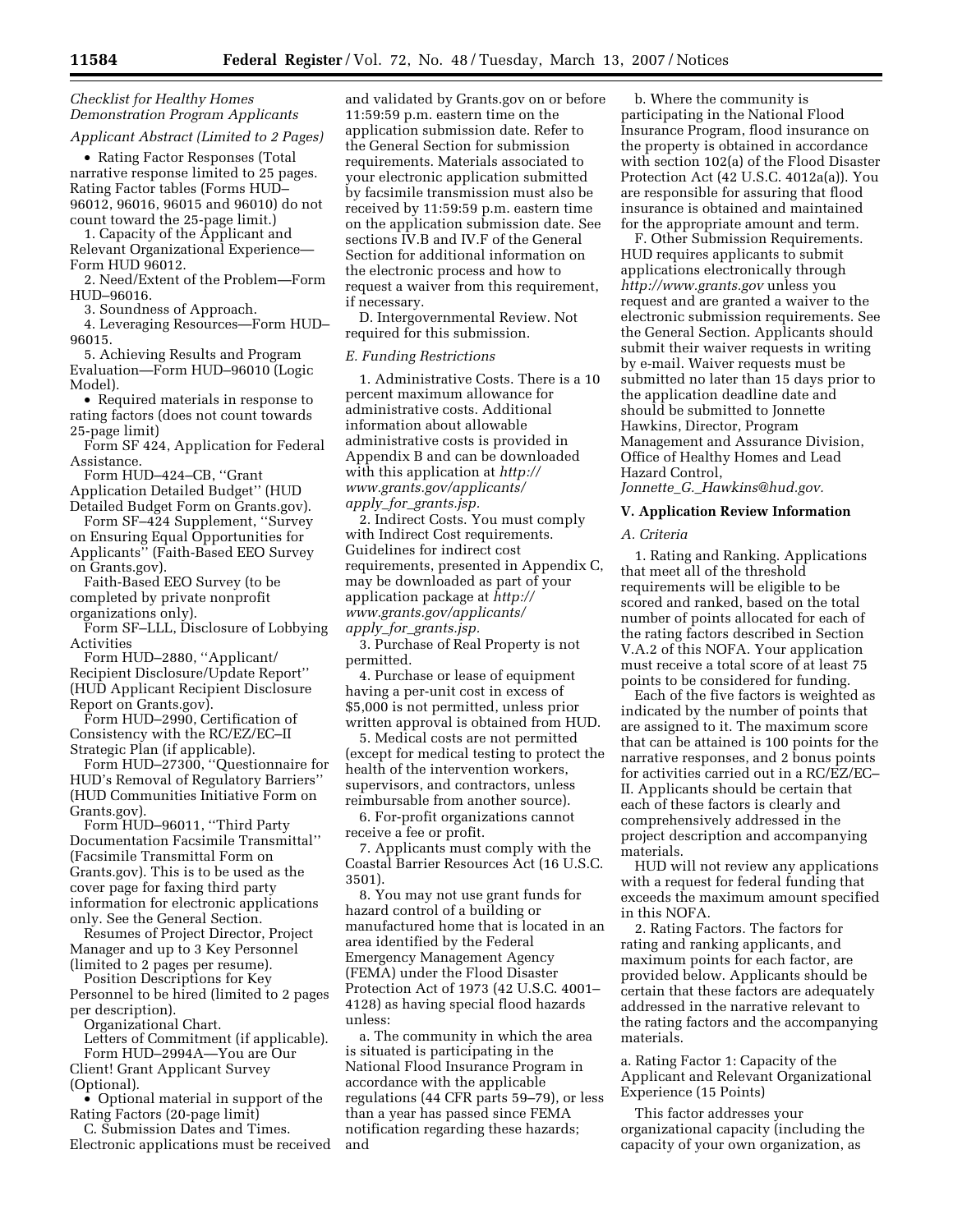well as partner organizations) necessary to successfully implement your proposed activities in a timely manner. The rating of your program includes any grassroots community-based nonprofit organizations firmly committed to your project, including faith-based organizations, sub-contractors, consultants, sub-recipients, and members of consortia. HUD strongly encourages the formation and development of consortia in implementing your project goals. Applicants are encouraged to partner, fund, or sub-contract with grassroots, community-based nonprofit organizations, including faith-based organizations to carry out program activities. If these partnerships are proposed, applicants will receive higher rating points as specified in the General Section. Applicants should note in their Rating Factor 1 narrative whether they are submitting multiple applications to OHHLHC, and, if so, the percentage commitment of staff for each application.

In rating this factor, HUD will consider the three items listed below.

(1) Capacity and Qualifications of Principal Investigator and Key Personnel. (6 points). Describe your recent, relevant, and successful demonstrated experience in undertaking eligible program activities. Describe the knowledge and experience of the proposed overall project director and day-to-day project manager in planning and managing large and complex interdisciplinary programs, especially those involving housing, public health, or environmental programs. Include information on your project staff, their experience with housing and health programs, percentage commitment to the project, and position titles. Project directors should commit at least 20 percent and the project manager's time commitment should be at least 50 percent. Resumes of up to 2 pages each for up to three key personnel, in addition to the project director and project manager, and a clearly delineated organizational chart for the Healthy Homes project (including all partner organizations) , must be included in your application submission. Position descriptions or job announcements (including salary range, percent of time commitment, percentage of time covered by cooperative agreement funds) for unfilled positions should be included for any key positions that are currently vacant or contingent upon an award.

Document that you have sufficient personnel, or will be able to quickly retain qualified personnel to begin your project immediately, and to perform

activities in a timely and effective fashion. Successful applicants must hire all key staff positions identified in the proposal as vacant or required in the award agreement within 120 days of award. Describe how principal components of your organization will participate in, or support, your project.

(2) Qualifications of Applicant and Partner Organizations (4 points). Include names, descriptions of the experience and qualifications of subcontractors. Document how you propose to coordinate with and monitor sub-contractors, including frequency of meetings, on-site inspections and submission of formal monthly or quarterly reports. Discuss your communication and coordination with partners, including partner responsibilities, meeting frequency, etc. If partners are community-based grassroots, non-profit organizations, including faith-based organizations, include documentation demonstrating their community-based grassroots status, such as organizational profile, 501(c)(3) status or Social Services budget. (Lengthy documents are not required; face pages or extracted relevant text is adequate.)

(3) Past Performance of the Organization (5 points). This section refers to applicants who have any prior experience in another Healthy Homes or Lead Hazard Control grant, another grant related to environmental health and safety issues, or other experience in a similar program. Provide details about the nature of the project, the funding agency, and your performance, relative to performance measures and the achievement of desired housing- and health-related outcomes. If your organization is an existing Healthy Homes grantee, provide a description of the progress and outcomes achieved in that grant. Current grantees that are on, or ahead of their benchmarks, may earn one point based on their demonstrated ability to date. If you received previous Healthy Homes Demonstration Program funding, you will be evaluated in terms of your performance and timeliness under the previous grant.

You must complete and submit the Factor 1, Table 1, Form HUD–96012, which can be downloaded with your application at *http://www.grants.gov/ applicants/apply*\_*for*\_*grants.jsp* to support narrative information.

b. Rating Factor 2: Need/Extent of the Problem (15 Points)

This factor addresses the extent for your proposed activities to document housing-related environmental health and safety hazards (including, but not limited to, mold, allergens, lead-based

paint hazards, carbon monoxide, pesticides, home safety hazards) in your target area(s) that impact your targeted group(s).

(1) Target Area for Proposed Activities (5 points). Specifically identify a target area for your proposed activities. Document the critical level of need for your proposed activities in this target area by providing data documenting targeted groups that are traditionally underserved or have special needs. For a maximum score, data provided should represent the target area, rather than general statistics or information pertinent to a larger geographic area. If specific statistics are not available, discuss why this is the case.

(2) Link to Housing-related Health and Safety Hazards (10 points). Your documentation should summarize available data linking housing-based environmental health and safety hazards to disease or injuries to children, especially in low- and very low-income families, in your target area. Examples of data that might be used to demonstrate need include:

(a) Economic and demographic data (3 points), including poverty and unemployment rates and the number and percentage of low- and very-lowincome families with incomes less than 50 percent and 80 percent of the median income, respectively, as determined by HUD, for the area. Statistics that describe low- and very-low-income families are available at *http:// factfinder.census.gov/home/saff/ main.html?*\_*lang=en. Applicants should also consult local data sources, such as city government Web sites, for target area data.* 

(b) Statistics for your target area that present rates of childhood illnesses (4 points) (including asthma, elevated blood lead levels) or injuries (falls, burns) among children residing in your target areas that could be caused or exacerbated by exposure to conditions in the home environment; and

(c) The age and condition of housing (3 points). In responding, provide data available in your jurisdiction's currently approved Consolidated Plan and the Analysis of Impediments to Fair Housing Choice (AI) or Indian Housing Plan or derived from current census data or from other sources of comparable quality.

You must complete and submit the Factor 2 Table, Form HUD–96016, posted at *http://www.grants.gov/ applicants/apply*\_*for*\_*grants.jsp.* 

c. Rating Factor 3: Soundness of Approach (50 Points)

(1) Approach for Implementing the Project (36 points). HUD is interested in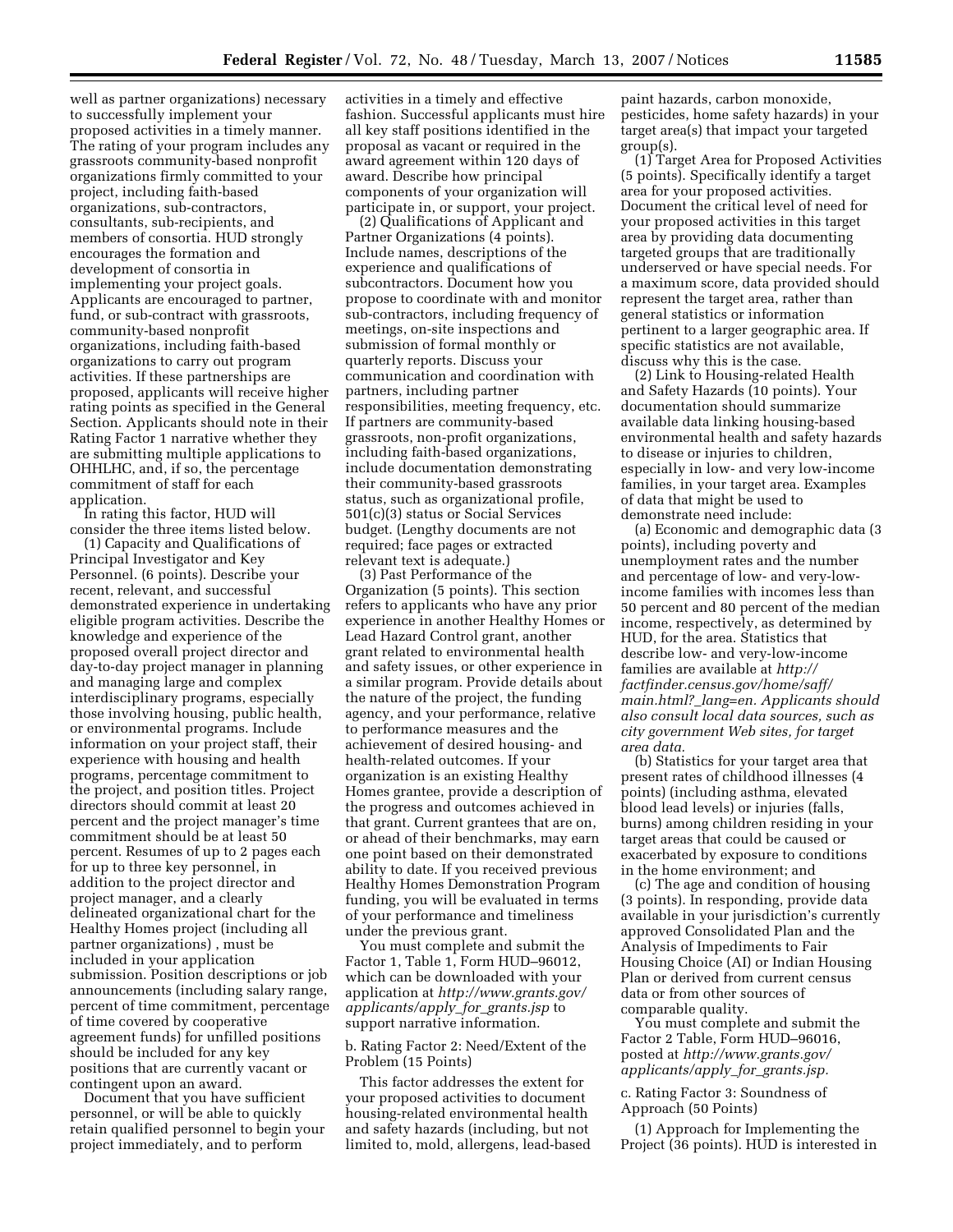comparability among the Healthy Homes Demonstration Programs, in order to further standardize outcomes and performance measures. Therefore, applicants are encouraged to be explicit in describing proposed project activities and provide details about designing and implementing their work plan.

(a) Project Approach (5 points) Describe your approach to implement your proposed project. In particular describe the methods, schedule and milestones that will be used to identify and control housing-related environmental health and safety hazards and to achieve the desired improvements in the health of the families you serve. Include summary information about the estimated numbers of clients to be contacted, clients enrolled, units to be assessed, units to receive remediations, individuals to be trained, and individuals or groups that will be reached through education or outreach activities. You are expected to document environmental outputs (reduction in allergen levels) and health outcome measures, such as reduction in asthmatic episodes, pediatric asthma hospitalizations, emergency room visits for asthma, falls, burns, etc. These outputs and outcomes are critical to achieving the Healthy Homes Initiative Departmental Goal of reducing allergen levels in 5,000 units, and correspondingly reducing asthmatic episodes for 3,000 children living in these units by 2011. The use of tables to describe schedule, milestones and summary data is encouraged.

#### (b) Start up (3 Points)

(i) Institutional Review Boards. In conformance with the Common Rule (Federal Policy for the Protection of Human Subjects, codified by HUD at 24 CFR 60.101, which incorporates the DHHS regulation at 45 CFR part 46), if your research involves human subjects, your organization must provide proof (*e.g.*, a letter signed by an appropriate official) that the research has been reviewed and approved by an Institutional Review Board (IRB) before you can initiate activities that require IRB approval. Before initiating such activities you must also provide the number for your organization's assurance (*i.e.*, an ''institutional assurance'') that has been approved by the Department of Health and Human Service's Office for Human Research Protections (OHRP).

Although you do not have to provide proof of IRB approval with your application, you should address how you will obtain such approval. Describe how you will obtain informed consent

(*e.g.*, from the subjects, their parents or their guardians, as applicable) and discuss the steps you will take to help ensure participants' understanding of the elements of informed consent, such as the purposes, benefits and risks of the research. Describe how this information will be provided and how the consent will be collected. For example, describe your use of ''plain language'' forms, flyers and verbal scripts, and how you plan to work with families with limited English proficiency or primary languages other than English, and with families including persons with disabilities. For additional information on what constitutes human subject research or how to obtain an institutional assurance see the OHRP Web site at *http://www.hhs.gov/ohrp/.* 

(ii) Staff and Partner Training and Capacity Building. Provide detailed information regarding how program staff and, where applicable, partnering organizations will be trained in the disciplines needed to successfully implement your project (*e.g.*, resident education, assessments and remediations). Include an outline of training curricula, a description of qualifications of trainers, and describe how individuals or groups to be trained will be selected.

(iii) Quality Assurance (QA) Activities. Successful Healthy Homes Demonstration Program applicants that are collecting housing, demographic, medical or environmental data must ensure the quality and integrity of the data. Describe the elements of your project that will integrate QA activities into the project design and applicable activities such as visual assessments, environmental assessments and questionnaires. Elements you may want to describe include the use of quality control samples, validated questionnaires and assessment tools, data collection, data management, statistical analysis, staff training and monitoring. Your description will be evaluated relative to its thoroughness, level of detail, and appropriateness for ensuring the validity and quality of the data. If awarded, you will be asked to develop a Quality Assurance Plan that describes these elements.

(iv) If you are proposing to conduct a project that includes a significant level of community interaction (*e.g.*, resident recruitment, home-based remediations, data collection, environmental sampling in residences) describe your plan for meaningful involvement of the affected community in your proposed project. You should define the community of interest with respect to your proposed project and discuss why your proposed approach to community involvement

will make a meaningful contribution to your project and to the community.

(v) Describe any proposed involvement of grassroots communitybased, nonprofit organizations, including faith-based organizations, in the proposed activities including the development of consortia. These activities may include outreach, community education, marketing, inspection, and housing evaluations and remediations.

(c) Recruitment and Enrollment (6 Points)

(i) Describe how you will identify, select, prioritize, and enroll units of housing in which you will undertake housing-based health hazard and safety remediations, targeting low- and very low-income families with young children under the age of six (72 months) to the extent feasible.

(ii) Discuss possible recruitment problems, and the probability of dropouts, and describe measures you will perform to sustain recruitment and enrollment, including over-recruitment and incentives for sustainability of participants throughout the period of performance of the cooperative agreement.

(iii) Describe how you will monitor enrollment and recruitment status and implement measures identified to sustain enrollment and recruitment.

(iv) Discuss how you will comply with the Health Insurance Portability and Accountability Act (HIPAA). See Section III.C.3 for more information about HIPAA requirements.

(v) Along with HIPAA compliance, describe how you will provide appropriate program information and gain informed consent from the subjects, their parents and guardians, as applicable. Describe how you will ensure that participants understand and consent to the elements of the program such as the purposes, benefits and risks of the research activities.

(vi) Describe your proposed methods to reach high-risk groups and communities, vulnerable populations and traditionally underserved populations.

(vii) Describe how you will affirmatively further fair housing, which would include, but not be limited to: (1) Affirmative marketing of the program to those least likely to apply based on race, color, sex, familial status, national origin, religion, or disability (especially when persons in these demographic groups are generally not served by the grassroots community-based, nonprofit organizations, including faith-based organizations or other partner organizations); (2) providing materials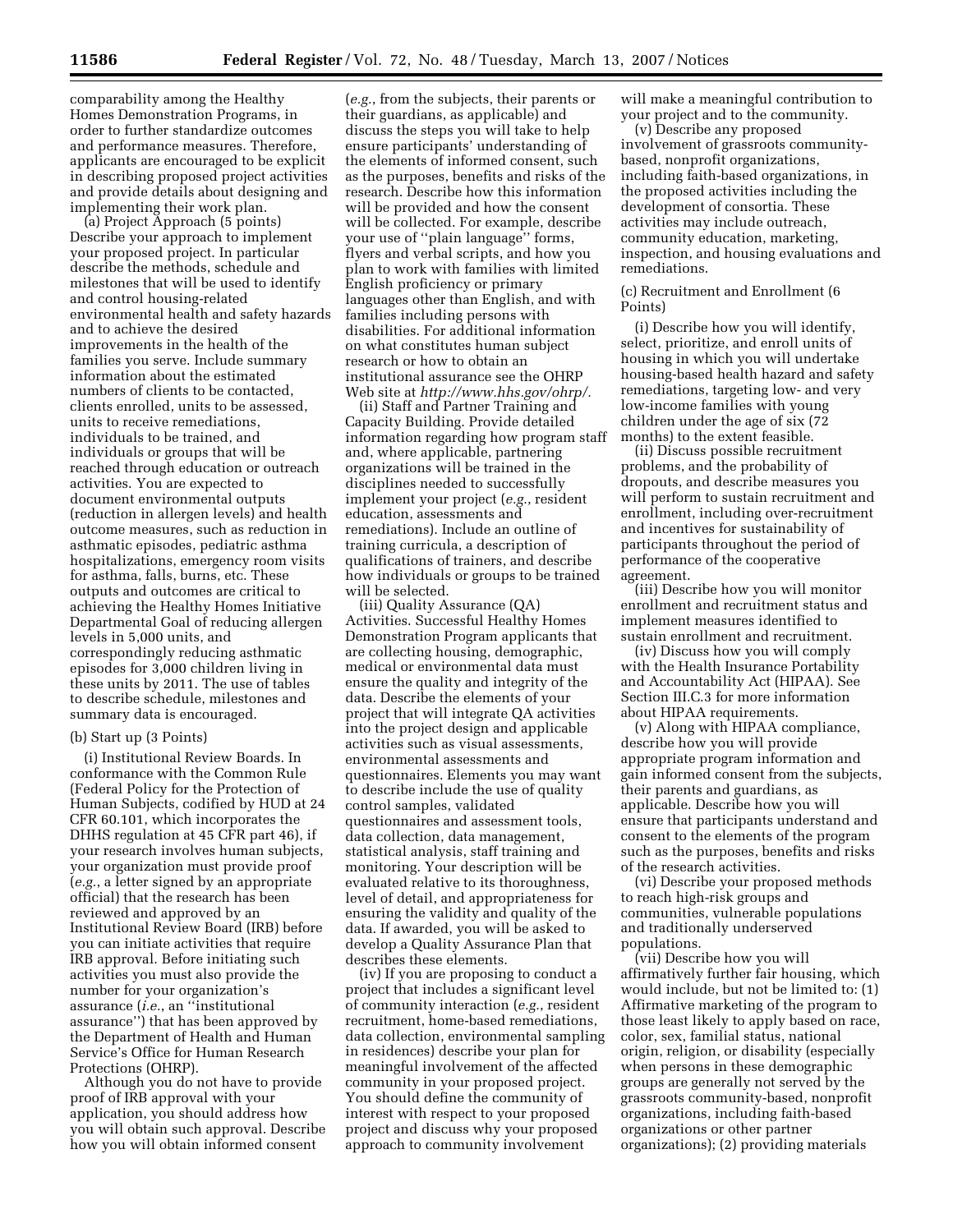in alternative formats for persons with disabilities; providing materials in languages other than English for individuals with limited English proficiency and their families; (3) assuring long-term residency by families currently living in the community; and (4) assuring that priority for treated units go to those who need the features (treatment) of the unit.

#### (d) Unit Assessments, Occupant Surveys and Medical Referrals (3 Points)

(i) Describe the assessment tools your project will employ to establish baseline data for unit condition, knowledge of program participant and/or the health of the occupant(s). These tools include questionnaires, visual assessment protocols and environmental sampling and analysis.

(ii) Describe your process for evaluating units of housing in which you will undertake housing-related environmental health and safety hazard remediations. Provide an estimate of the total number of owner-occupied and/or rental units in which you will perform assessments and conduct remediations.

(iii) Describe the process to be followed for referring children for medical case management, if applicable. Describe the organizations that will be involved in this process and their prior experience providing case management to the target population(s).

#### (e) Remediations (7 Points)

(i) Describe your process for the development of work specifications for the selected physical remediations and identify individuals (or organizations) who will develop the work specifications. Include specifics about the individual's position or the organizational role in your project.

(ii) Discuss your process to select and obtain contractors for conducting remediations in selected units and provide details about the competitive bidding process.

(iii) Discuss efforts to incorporate cost-effective methods to address multiple housing-related environmental health and safety hazards, and describe the specific remediations you will employ to control these hazards before children are affected; and/or to control these hazards in units where children have already been treated for illnesses or injuries associated with these hazards (*e.g.*, burns, lead poisoning, asthma). Although program partners have shown that low-cost housing remediations can be effective in reducing illness and hazardous conditions, HUD is interested in data that evaluate the costeffectiveness over time of carrying out assessments and remediations for

multiple hazards compared to the conventional approach of identifying and remediating one hazard at a time. The data should be stratified by the type, size and other housing characteristics, and the type and extent of assessment and remediation, in order to provide meaningful and comparable unit costs. Therefore, in your budget submission, provide an estimate of the cost of each remediation (material costs and labor costs associated with installation) and an estimate of costs projected per unit. Describe how you will track the costs of remediations and provide information about the efficiency of these remediations. For example, provide information about the costeffectiveness, technical effectiveness and sustainability of the remediations. Include any remediation plans to achieve the Healthy Homes Initiative's Departmental Strategic Goal of reducing allergen levels in 5,000 units by 2011, and correspondingly, reducing asthmatic episodes in 3,000 children.

(iv) Discuss how you will assure that the contractor will comply with all applicable Federal, state and local regulations.

(v) Describe the financing strategy, including eligibility requirements, terms, conditions, and amounts available, to be employed for conducting housing remediations. You must discuss the way funds will be administered (*e.g.*, use of grants, deferred loans, forgivable loans, other resources, private sector financing, etc.) as well as the agency that will administer the process.

(vi) Describe your plan for the relocation of occupants of units selected for remediation, if temporary relocation is necessary (see Section VI B.4, below). If temporary relocation is necessary, address the use of safe houses and other housing arrangements, storage of household goods, stipends, incentives, etc., and the source of funding for relocation.

(vii) If relocation is necessary for occupants of rental units, describe your plan for ensuring right of return and/or first referral for occupants of units selected for remediation who have had to move for the remediations to be performed. (see Section VI B.4, below).

(f) Community Education, Outreach and Capacity Building/Training (3 Points)

(i) Describe your proposed methods for community and/or targeted education and training. These should include community awareness, education, training, and outreach programs that support your work plan and are culturally sensitive and targeted appropriately. Provide information

about specific educational/outreach activities with quantitative data (number of individuals to be reached, etc.) and a description of the intended audience (include plans for both program participants and the community at large).

(ii) Discuss whether Healthy Homes training programs will be expanded to include non sub-grantee organizations, such as public housing agencies, Tribally Designated Housing Entities, grassroots community-based or nonprofit organizations, including faithbased organizations. If so, describe your plan for doing this.

(g) HUD's Departmental Policy Priorities (6 Points). Indicate if, and describe how, you will address any of HUD's Departmental policy priorities (see General Section). You will receive points for each of the applicable FY 2007 policy priorities that are adequately addressed in your application and incorporated into work plan activities showing outputs and outcomes to a maximum of six points. Policy priorities that are applicable to the Healthy Homes Demonstration NOFA are: (1) Improving our Nation's Communities (focus on distressed communities); (2) Providing Full and Equal Access to Grassroots Communitybased, Nonprofit Organizations, including Faith-based Organizations in HUD Program Implementation; (3) Participation of Minority-Serving Institutions in HUD Programs; (4) Removal of Regulatory Barriers to Affordable Housing; and (5) Promoting Energy Efficiency and Energy Star. HUD expects the applicant to implement Energy Star building techniques and utilize Energy Star appliances whenever activities of the grant afford the opportunity. For information on Energy Star programs and appliances, see *http://www.energystar.gov.* 

Each policy priority is worth one point, except for policy priority (4), Removal of Regulatory Barriers to Affordable Housing, which is worth up to 2 points, provided the applicant includes an appropriate narrative response demonstrating what they have accomplished to date and submits the required documentation as described in Form HUD 27300. Applicants may instead provide a Web site address where the documentation can be readily found.

(h) *Economic Opportunity* (3 points). To the greatest extent feasible, your project should promote job training, employment, and other economic opportunities for low-income and minority residents and businesses that are owned by, and/or employ, lowincome and minority residents as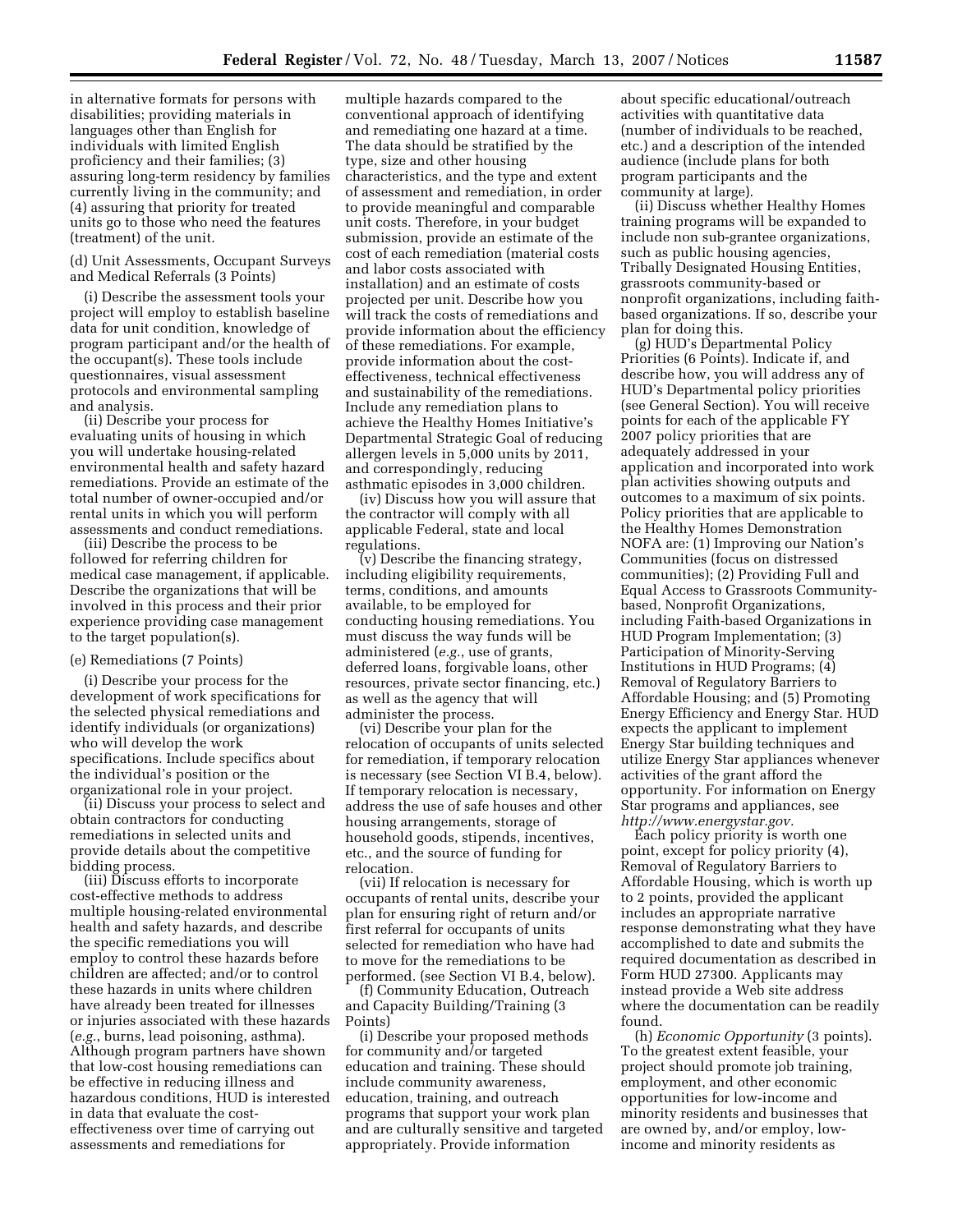defined in 24 CFR 135.5. Describe how you or your partners will comply with Section 3 of the Housing and Urban Development Act of 1968 (12 U.S.C. 1701u) and HUD's implementing rules at 24 CFR part 135 by:

• Providing training and employment opportunities for low- and very lowincome persons living within the awardee's jurisdiction;

• Purchasing goods and supplies, or contracting for services from businesses that are owned by, and/or employ, lowand very low-income persons living within the targeted jurisdiction; information about Section 3 requirements is available at: *http:// www.hud.gov/offices/fheo/section3/ section3.cfm;* and

• Describing how your proposed project will provide opportunities for self-sufficiency, particularly for persons enrolled in welfare-to-work programs, or provide educational and job training opportunities.

(2) Approach for Managing the Project (9 points). Considering your project goals and objectives, describe how you will manage the project. Provide information on the general management approach including a management plan that:

(a) Incorporates appropriate project objectives, major tasks/activities, responsible entities, performance goals, and the process that you will utilize to assign, track and monitor the performance of major tasks and activities. All specific activities necessary to complete the proposed project, such as recruitment, enrollment, training, education and outreach, unit identification, assessment and remediation, must be included.

(b) Provides a schedule of milestones and deliverables for the completion of major tasks and activities, and the delivery of interim and final products.

(c) Discusses coordination with subrecipients, partners and staff.

(d) Describes quality assurance activities, including the collection of data (questionnaires and environmental sampling and analysis), case management, data entry and report preparation, and associated corrective actions.

(3) Budget Justification (5 points). Your proposed budget will be evaluated for the extent to which it is reasonable, clearly justified, and consistent with the project management plan and intended use of program funds. HUD is not required to approve or fund all proposed activities. Your detailed budget should be submitted using Form HUD–424–CBW. An electronic copy is available at: *http://www.grants.gov/ applicants/apply*\_*for*\_*grants.jsp.* You

must thoroughly document and justify all budget categories and costs and all major tasks for yourself, sub-recipients, partners, major subcontractors, joint venture participants, or others contributing resources to the project. Include a 4-page (maximum) narrative that describes clearly and in detail your budgeted costs for each required program element (major task) included in your overall plan (at least 65 percent of the budget must be expended for direct remediation). Include a separate, detailed budget for any sub-grantee proposed to receive more than 10 percent of the total federal budget request.

d. Rating Factor 4: Leveraging Resources (5 Points)

This factor addresses your ability to secure other community resources (*e.g.*, financing, supplies, and/or services) that can be combined with HUD's resources to achieve project purposes. These community resources may be contributions from organizations such as the applicant, partners, or other organizations not directly involved in the project. Resources may also be provided by state and local governmental entities. While cost sharing or matching is not required, HUD will award a higher score under this rating factor if you provide documentation of commitments for significant leveraging. HUD's Matching and Leveraging Contribution Guidance, Appendix D, may be downloaded with your application at *http:// www.grants.gov/applicants/ apply*\_*for*\_*grants.jsp.* Applicants should note that, if they are submitting multiple proposals to OHHLHC and are selected for multiple awards, they may not use the same resources for match and/or leveraging. During cooperative agreement negotiations, awardees will be required to provide alternative match and/or leveraged resources than were proposed in the original applications. In other words, awardees may not commit duplicate matching and/or leveraged resources to multiple OHHLHC programs.

(1) HUD will consider the extent to which you have developed partnerships or consortia to secure additional resources to increase the effectiveness of your proposed project. Describe how other organizations will participate in or support your project. Resources may include funding or in-kind contributions (*e.g.*, labor, fringe benefits, services, supplies, or equipment) budgeted for your proposed project. Include in the narrative the details of the commitment, the amount being leveraged, or if the commitment is inkind, the specific names, percent of

time, supplies and other resources, and value of each commitment.

(2) The signature of the authorized official on the Form SF–424 commits matching or other contributed resources of the applicant organization. The applicant must obtain a letter of commitment from each organization (other than itself) that is providing a match, whether cash or in-kind. The letter must describe the contributed resource(s) that will be used in your project and the dollar value of each contribution. Staff and in-kind contributions should be given a marketbased monetary value. Each letter of commitment, memorandum of understanding, or agreement to participate shall include the organization's name and the proposed level of commitment and roles and responsibilities as they relate to the proposed project. The commitment must be on official letterhead and signed by an official legally able to make commitments on behalf of the organization and dated. Letters must be submitted with your application.

(3) Include information to address the following elements.

(i) The extent to which you have coordinated your activities with other known organizations that are not directly participating in your proposed work activities (organizations other than sub-grantees and program partners), but with which you share common goals and objectives.

(A) Describe your plan for integrating and coordinating housing-related environmental health and safety hazard remediations with other housing-related activities (*e.g.*, rehabilitation, weatherization, correction of code violations, and other similar work).

(B) Describe your plans to generate and use public subsidies or other resources, such as loan funds, to finance future remediations to prevent and control housing-related environmental health and safety hazards, particularly in low-or very low-income families with children under the age of six years.

(ii) The extent to which your project exhibits the potential to be financially self-sustaining by decreasing dependence on federal funding and relying more on state, local and private funding to continue healthy homes activities after the funding period is completed.

Applicants are to complete the Factor 4 table, Form HUD–96015, Leveraging Resources that is posted at *http:// www.grants.gov/applicants/ apply*\_*for*\_*grants.jsp.* 

e. Rating Factor 5: Achieving Results and Program Evaluation (15 points)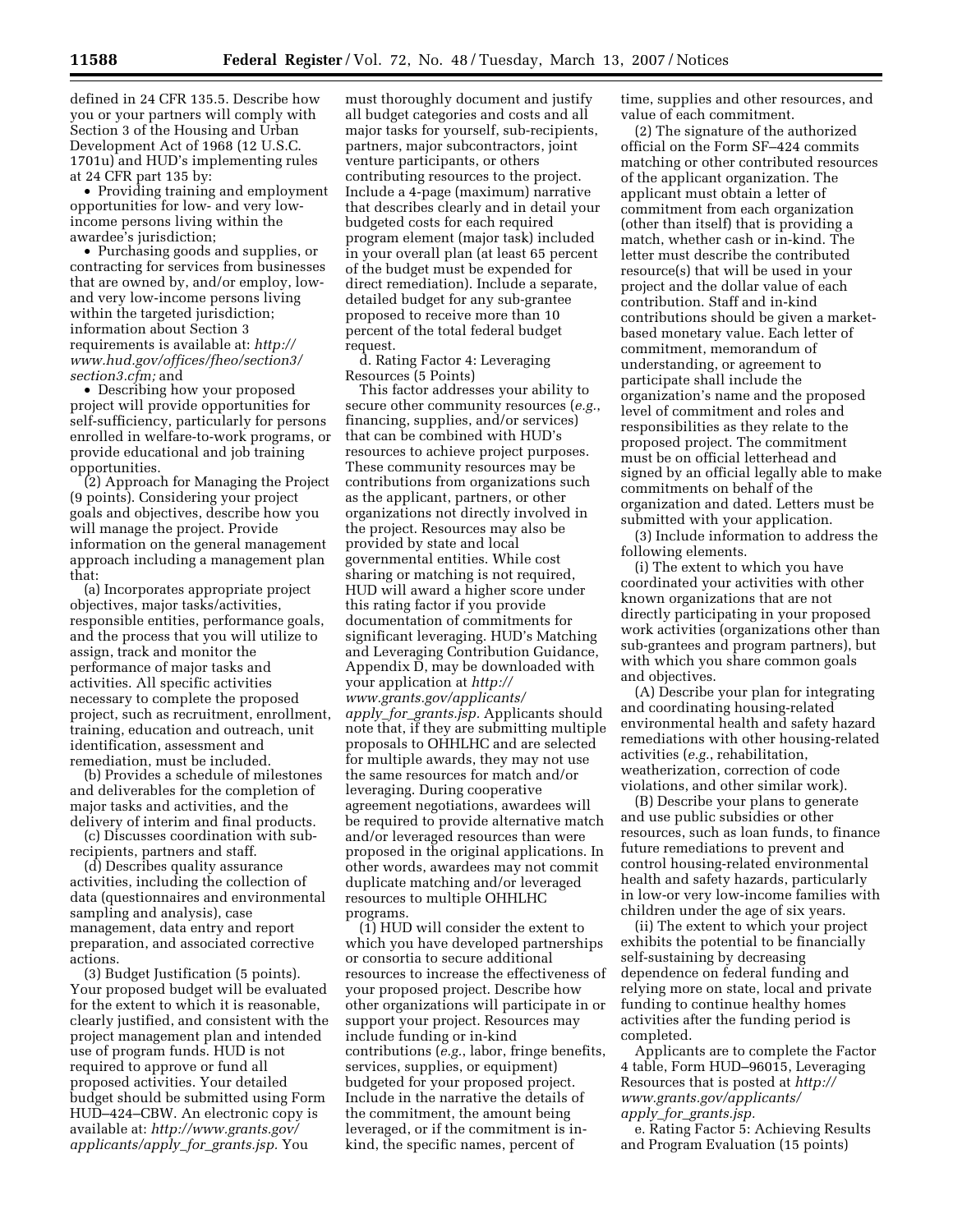This rating factor reflects HUD's goal to embrace high standards of ethics, management and accountability. HUD is committed to ensuring that applicants keep promises made in their applications and assess their performance to ensure that performance goals are met. In your response to this rating factor, you are to discuss the performance goals for your project and specific outcome measure results. Discuss the specific methods you will use to measure progress towards your goals, track and report results of assessments and remediations, and evaluate the effectiveness and costeffectiveness of remediations [see requirements discussed in V.A.2.c(1)(e)(iii)]; identify important project milestones (*e.g.*, the end of specific phases in a multi-phased project) and deliverables specific to your project timeline; identify milestones that are critical to achieving project objectives (*e.g.*, developing questionnaires or protocols, hiring staff, recruitment of participants, and IRB approval and/or HIPAA Authorization, if applicable); and identify benchmarks such as number of units that received intervention, percent of remediations that occurred in high-risk communities, etc., that you will use to track the progress of your project.

Identify how your project will be held accountable for meeting project goals, objectives, and the actions undertaken in implementing the program. Provide assurances that work plans and performance measures developed for your project will be achieved in a timely and cost-effective manner.

Your project should focus particular attention on identifying specific resident, or program participant, health outcomes and describe how these outcomes will be measured. Resident health outcomes do not necessarily require medical testing, such as spirometry or documenting blood lead levels, and may be assessed using questionnaires or other tools. Careful attention should be given to the relationship between the program's remediations (e.g., physical changes in the environment, changes to cleaning protocols, in-home training or provision of educational materials) and the effect on resident health, particularly the reduction in asthmatic episodes for children. As part of your health outcomes, include a discussion of how your program will support the Healthy Homes Initiative's Departmental Strategic Goal of reducing allergen levels in 5,000 units by 2011, and correspondingly, reducing asthmatic episodes in 3,000 children living in these units.

In addition, you should describe how you will evaluate the benefits of your proposed remediations relative to their costs or alternative approaches to achieving these same outcomes. For example, you could compare the costs and benefits of the healthy homes approach in which multiple housingrelated environmental health and safety hazards are assessed and remediated by a comprehensive method, to costs and benefits associated with adopting a ''single hazard'' model in which separate assessments and remediations are carried out by several different programs. You could also estimate the monetary benefits of remediations that prevent illness (e.g., reducing asthma symptoms) or reducing injuries.

In evaluating Rating Factor 5, HUD will consider how you have described the benefits and outcome measures of your program. HUD will also consider the proposed objectives and performance measures relative to cost and achieving the purpose of the program, as well as the evaluation plan, to ensure the project is on schedule and within budget.

You must submit Form HUD–96010. HUD is using an electronic Logic Model with drop down menus from which you can select needs, activities, and outcomes appropriate to your program. See the General Section for detailed information on use of the Logic Model. HUD is requiring grantees to use program-specific questions to selfevaluate the management and performance of their program. For FY 2007, HUD is considering a new concept for the Logic Model. The new concept is a Return on Investment statement. HUD will be publishing a separate notice on the ROI concept. Training on HUD's logic model will be provided via satellite broadcast.

f. Bonus Points: RC/EZ/EC–II (2 points)

Applicants are eligible to receive 2 bonus points for projects located within federally designated Renewable Communities (RCs), Empowerment Zones (EZs), or Enterprise Communities (ECs) designated by USDA in round II (EC–IIs) (collectively referred to as RC/ EZ/EC–IIs), and which will serve the residents of these communities (see the General Section). In order to be eligible for the bonus points, applicants must submit a completed Form HUD–2990 signed by the appropriate official of the RC/EZ/EC–II.

B. Reviews and Selection Process. The review and selection process is provided in the General Section. The General Section also provides the procedures for correcting deficient applications.

# **VI. Award Administration Information**

#### *A. Award Notices*

1. *Applicants Selected for Award.*  (a) Successful applicants will receive a letter from the Office of Healthy Homes and Lead Hazard Control Grant Officer providing details regarding the effective start date of the cooperative agreement and any additional data and information to be submitted to execute a cooperative agreement. This letter is not an authorization to begin work or incur costs under the cooperative agreement or grant.

(b) HUD may require that a selected applicant participate in negotiations to determine the specific terms of the cooperative agreement and budget. Should HUD not be able to successfully conclude negotiations with a selected applicant, an award will not be made. If the applicant accepts the terms and conditions of the cooperative agreement, a signed cooperative agreement must be returned by the date specified. Instructions on how to have the cooperative agreement account entered into HUD's Line of Credit Control System (LOCCS) payment system will be provided. Other forms and program requirements will be provided. In accordance with OMB Circular A–133 (Audits of States, Local Governments and Nonprofit Organizations), awardees will have to submit their completed audit-reporting package along with the Data Collection Form (SF–SAC) to the Single Audit Clearinghouse. The address can be obtained from their Web site. The SF–SAC can be downloaded at: *http://harvester.census.gov/sac/.* 

2. *Debriefing.* The General Section provides the procedures for applicants to request a debriefing.

3. *Negotiation.* Refer to the General Section for additional details.

4. *Adjustments to Funding.* Refer to the General Section for additional details.

# *B. Administrative and National Policy Requirements*

1. *Environmental Requirements.*  Under the Revised Continuing Appropriations Resolution, 2007 (Pub. L. 110–5, approved February 15, 2007), the provisions of section 305(c) of the Multifamily Housing Property Disposition Reform Act of 1994, implemented by HUD regulations at 24 CFR part 58, ''Environmental Review Procedures for Entities Assuming HUD Environmental Responsibilities,'' are applicable to properties assisted with Healthy Homes Demonstration funds. In accordance with part 58, applicants under this NOFA that are States, units of general local government or Indian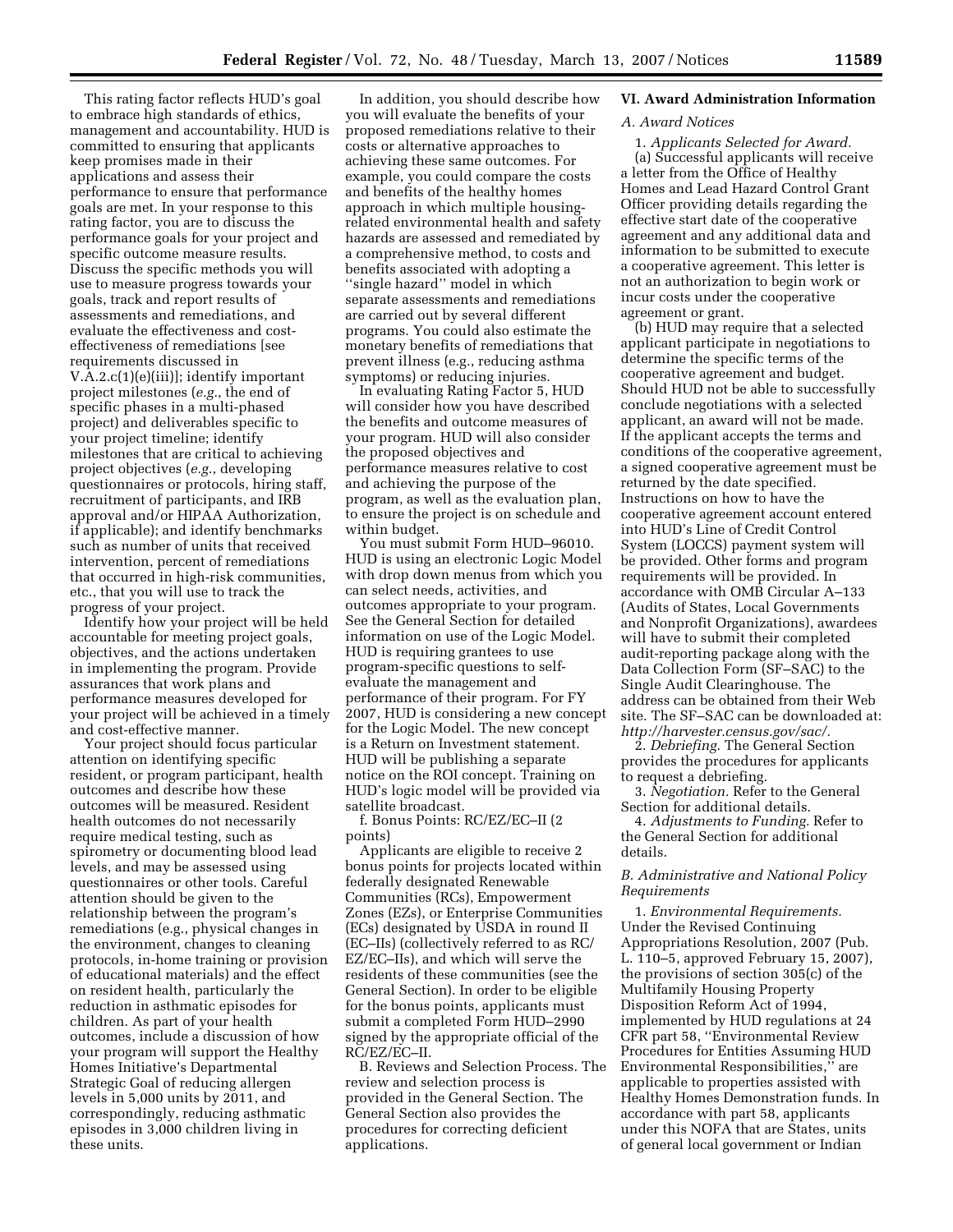Tribes must act as the responsible entity and assume the environmental review responsibilities for activities funded under this NOFA. Other applicants must arrange for the unit of general local government or Indian Tribe to act as the responsible entity. Under 24 CFR 58.11, if a non-recipient responsible entity objects to performing the environmental review, or if a recipient that is not a responsible entity objects to the local or tribal government performing the environmental review, HUD may designate another responsible entity to perform the review or may perform the environmental review itself under the provisions of 24 CFR part 50. Healthy Homes Demonstration Program applicants and other participants in activities under this NOFA may not undertake, or commit or expend federal or non-federal funds (including HUDleveraged or match funds) for housing interventions, related rehabilitation or other physical activities until the responsible entity completes an environmental review and the applicant submits and obtains HUD approval of a request for release of funds and the responsible entity's environmental certification in accordance with part 58 (or until HUD has completed an environmental review under part 50). The results of environmental reviews on individual projects may require that proposed activities be modified or proposed sites rejected. For assistance, contact Edward Thomas, the Office of Healthy Homes and Lead Hazard Control Environmental Officer at (215) 861–7670 (this is not a toll-free number) or the HUD Environmental Review Officer in the HUD Field Office serving your area. If you are a hearing-or speech-impaired person, you may reach the telephone number via TTY by calling the toll-free Federal Information Relay Service at 1–800–877–8339. Recipients of a cooperative agreement under this NOFA will be given guidance in these responsibilities.

2. *Executive Order 13202.*  ''Preservation of Open Competition and Government Neutrality Towards Government Contractors' Labor Relations on Federal and Federally-Funded Construction Projects.'' See General Section for information concerning this requirement. *http:// www.hud.gov/.* 

3. *Procurement of Recovered Materials.* See the General Section for information concerning this requirement.

4. *Relocation.* The relocation requirements of the Uniform Relocation Assistance and Real Property Acquisition Policies Act of 1970 (URA), as amended, and the implementing

government wide regulation at 49 CFR part 24, that cover any person (including individuals, businesses, and farms) displaced as a direct result of the acquisition, rehabilitation, or demolition of real property apply to this grant program. If such persons are required to temporarily relocate for a project, the requirements of the URA regulations at 49 CFR 24.2(a)(9) must be met. HUD recommends you review these regulations when preparing your proposal. (They can be downloaded from the Government Printing Office website at *http://www.gpoaccess.gov/ cfr/index.html* by entering the regulatory citation in quotes without any spaces (e.g., ''49CFR24.2'') in the Quick Search box.). See Section III.C.4.e of the General Section for additional information about relocation.

5. *Davis-Bacon Wage Rates.* The Davis-Bacon wage rates are not applicable to this program. However, if you use grant funds in conjunction with other federal programs, Davis-Bacon requirements will apply to the extent required under the other federal programs.

6. *Audit Requirements.* Any grant recipient that spends \$500,000 or more in federal financial assistance in a single year must meet the audit requirements established in 24 CFR part 84 or 85, as applicable, in accordance with OMB Circular A–133.

#### *C. Reporting*

Successful applicants will be required to submit quarterly and final program and financial reports according the requirements of the Office of Healthy Homes and Lead Hazard Control. Specific guidance and additional details will be provided to successful applicants. The following items are a part of OHHLHC reporting requirements.

1. Final Work Plan and Budget are due prior to the effective start of the cooperative agreement.

2. Progress reports are due on a quarterly basis. In quarterly reports, grantees provide information about accomplishments in the areas of program management and capacity building; assessment and intervention activities; community education, outreach, training and capacity building; data collection and analysis; as well as a listing of completed units and financial report. Project benchmarks and milestones will be tracked using a benchmark spreadsheet that uses the benchmarks and milestones identified in the Logic Model form (HUD–96010) approved and incorporated into your award agreement. For specific reporting

requirements, see policy guidance at *http://www.hud.gov/offices/lead.* 

3. A final report is due at the end of the project period, which includes final project benchmarks and milestones achieved against the proposed benchmarks and milestones in the Logic Model (HUD–96010) approved and incorporated into your award agreement. The final report shall also respond to the management questions found in the Logic Model and approved for your program. Specific information on all reporting requirements will be provided to successful applicants.

4. Racial and Ethnic Beneficiary Data. HUD does not require Healthy Homes Demonstration Program awardees to report ethnic and racial beneficiary data as part of their initial application package. However, such data must be reported on an annual basis, at a minimum, during the implementation of your cooperative agreement. You must use the Office of Management and Budget's Standards for the Collection of Racial and Ethnic Data to report these data, using Form HUD–27061, ''Race and Ethnic Data Reporting Form,'' if applicable (HUD Race Ethnic Form on Grants.gov) found on *http:// www.hudclips.org/sub*\_*nonhud/html/ forms.htm,* along with instructions for its use.

# **VII. Agency Contacts**

For questions related to the application download submission process, you may contact the Grants.gov helpline at 800–518–GRANTS. For programmatic questions, you may contact by writing: Emily E. Williams, Director; Healthy Homes Division; Department of Housing and Urban Development; Office of Healthy Homes and Lead Hazard Control; 451 Seventh Street, SW., Room 8236; Washington, DC 20410–3000; or by telephone at (336) 547–4002, extension 2067 (this is not a toll-free number); or via e-mail at: *Emily*\_*E.*\_*Williams@hud.gov.* For administrative questions, you may contact Curtissa L. Coleman, Grants Officer, at the address above or by telephone at: (202) 402–7580 (this is not a toll-free number) or via e-mail at: *Curtissa*\_*L.*\_*Coleman@hud.gov.* If you are hearing- or speech-impaired, you may reach the above telephone numbers via TTY by calling the toll-free Federal Information Relay Service at 800–877– 8339.

#### **VIII. Other Information**

A. General. For additional general, technical, and program information pertaining to the Office of Healthy Homes and Lead Hazard Control, visit: *http://www.hud.gov/offices/lead.*